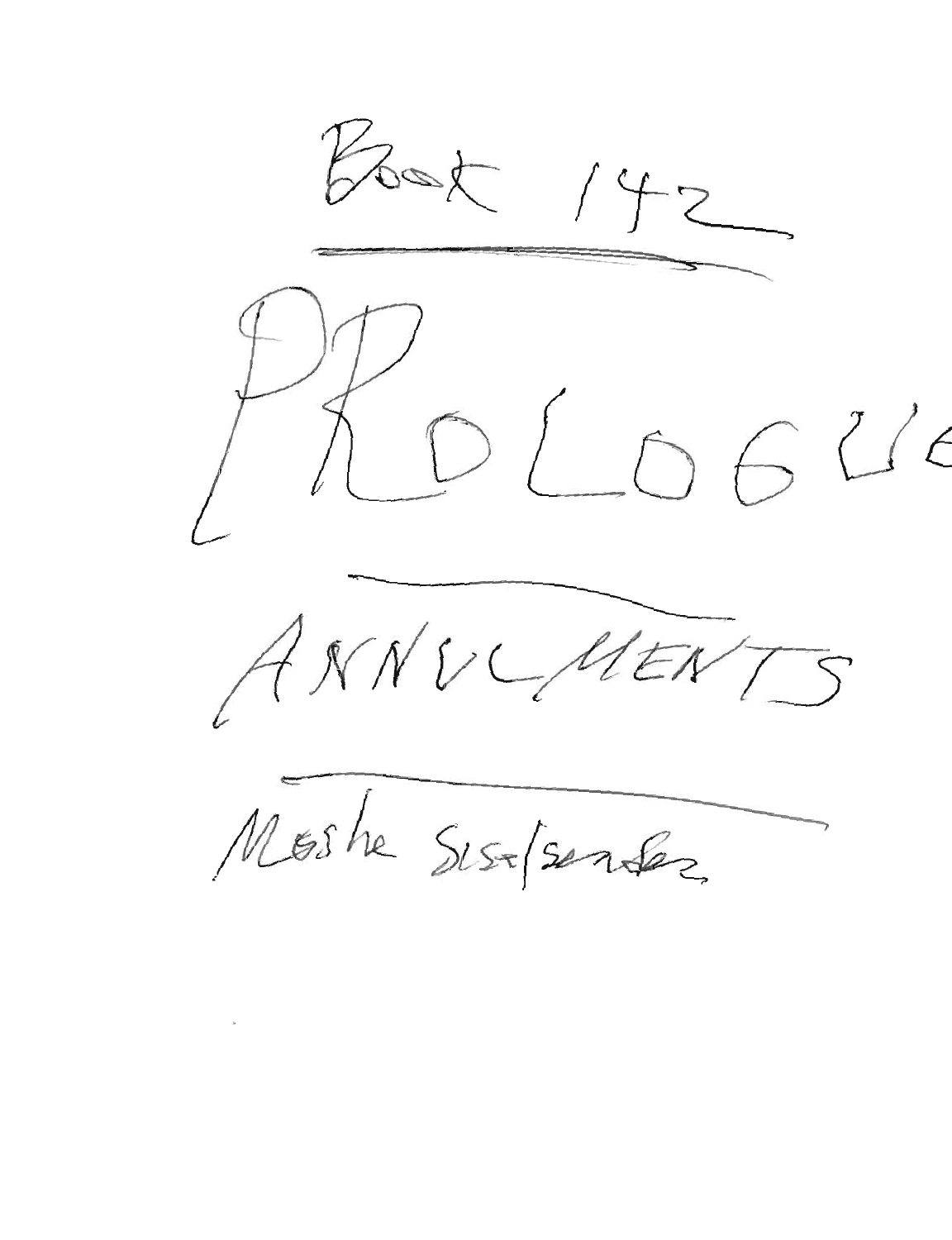$M$   $M$   $M$   $M$   $N$   $N$   $N$   $N$   $N$   $N$   $N$   $N$   $N$ F. RAY EABNUEL RACKEST  $\overline{a}$  From my father, of blesseu memory, I learned a basic Jewish ethic: "One should always prefer to be vilified rather than to be a villifier." To all those who inquire of Rabbi Moshe and me as to what we are doing - the how and the why, we have made reply. And we continue to function as often as we can to liberate Agunot in accordance

 $\mathbf{I}$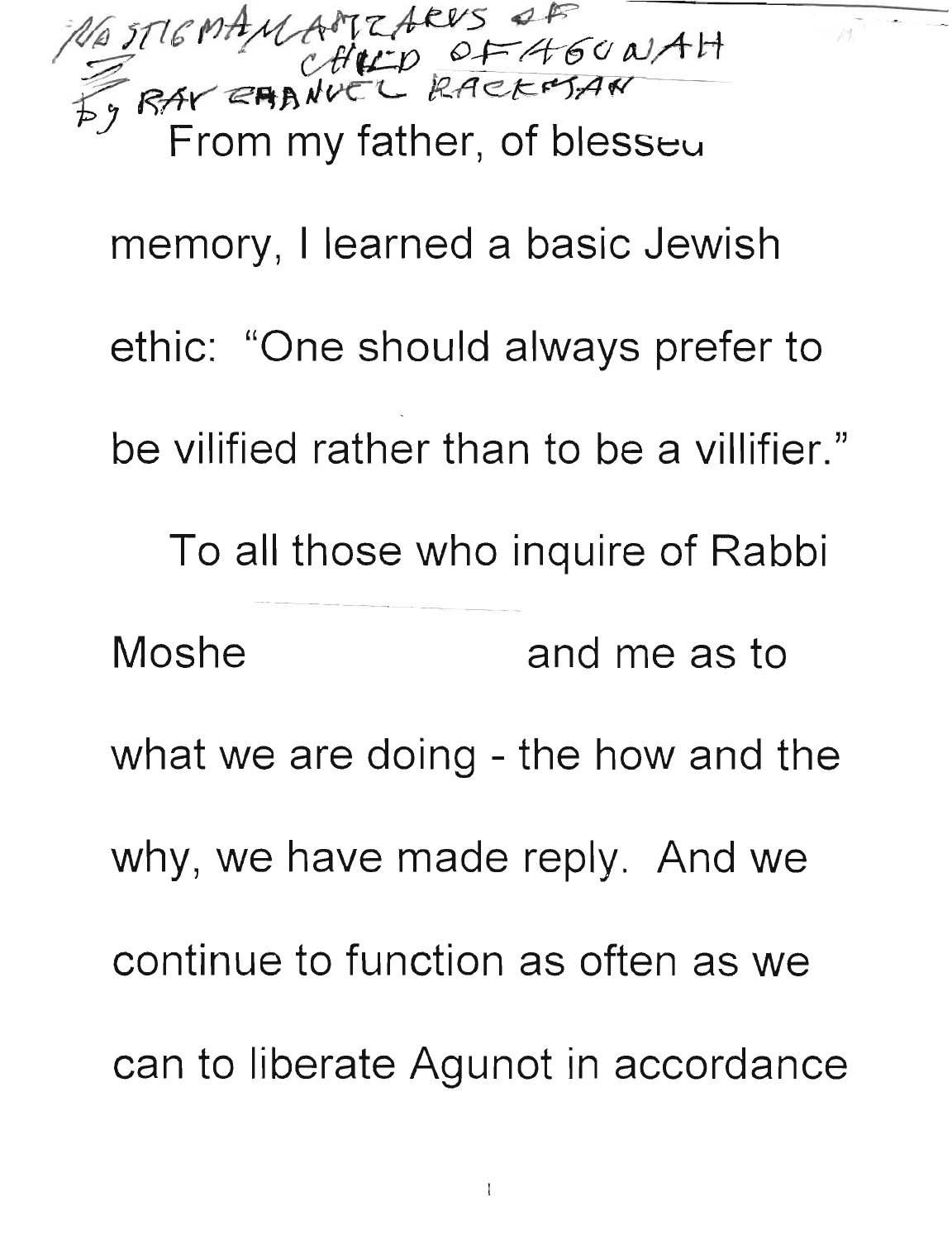with the views of the most respected Halachic authorities and texts, One learned rabbi whom I love and admire did make inquiry and said

that his opposition is based - in his

very specific words - on a "post-

Shulchan Aruch view of Jewish law."

We confess that our position is not based on such a view, However, we do act on the basis of our mastery of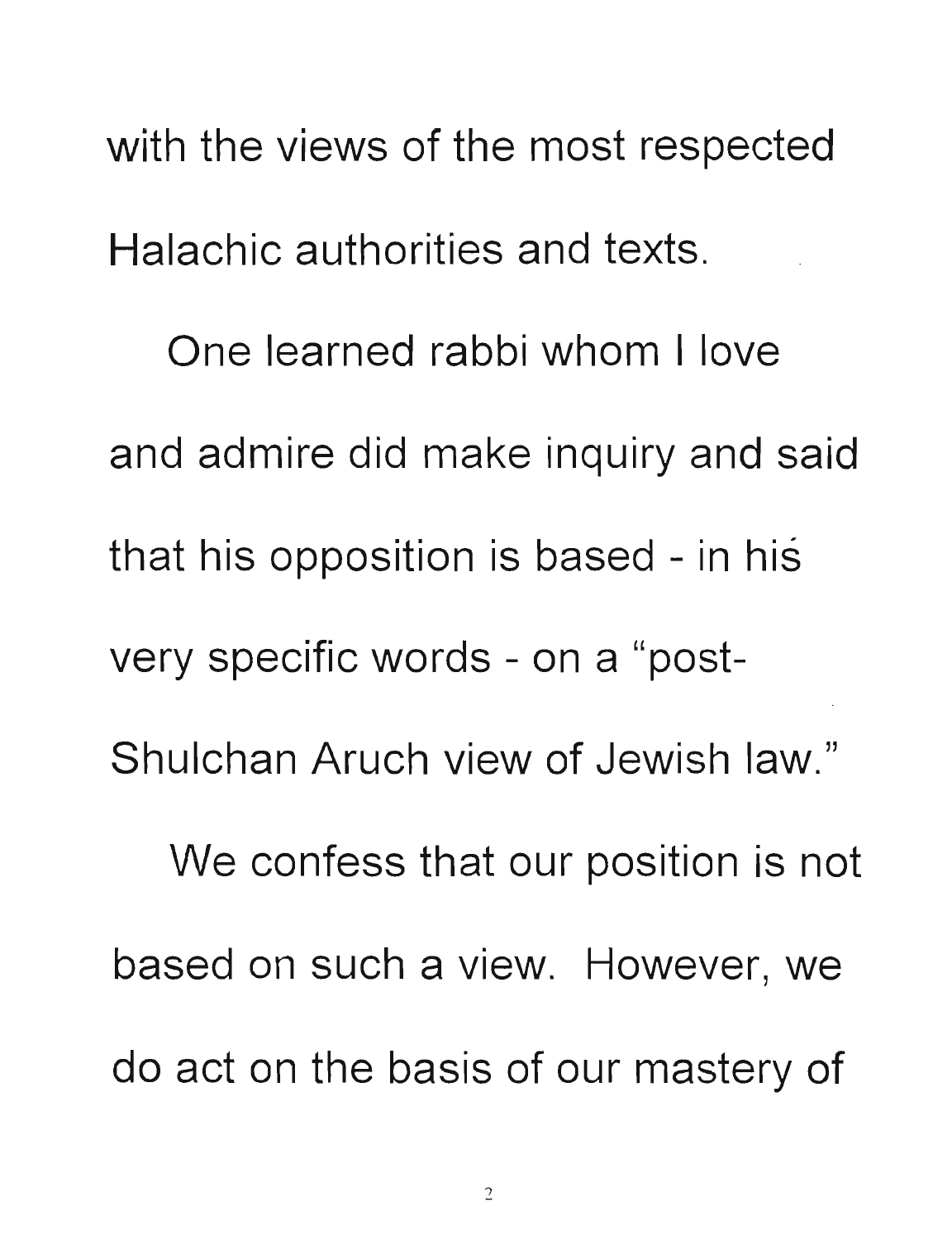Jewish family law - its rules, its history, and its philosophy, as revealed in the Shulchan Aruch and its most authentic commentators. Perhaps our age is one in which sterner measures must be taken to insure deeper loyalty to the Halacha. But I am one who does not want to accomplish the result by the suffering of chained women many of whom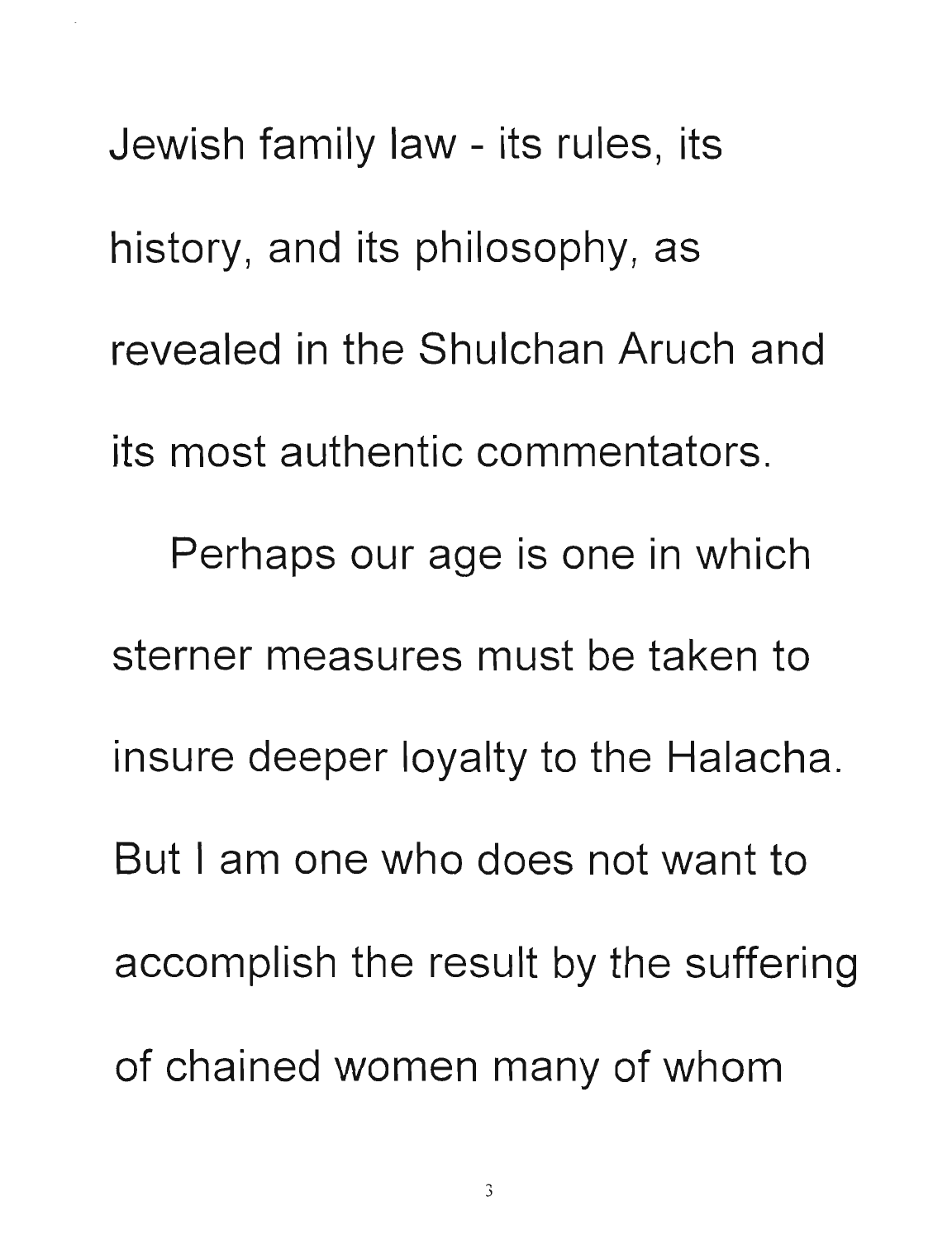entered into marriages before they were even eighteen years of age and then had to seek their freedom five and ten years later.

As a matter of fact, the way the agunot have been neglected by the rabbis is alienating Jews from Judaism instead of making them respect it and commit themselves to it.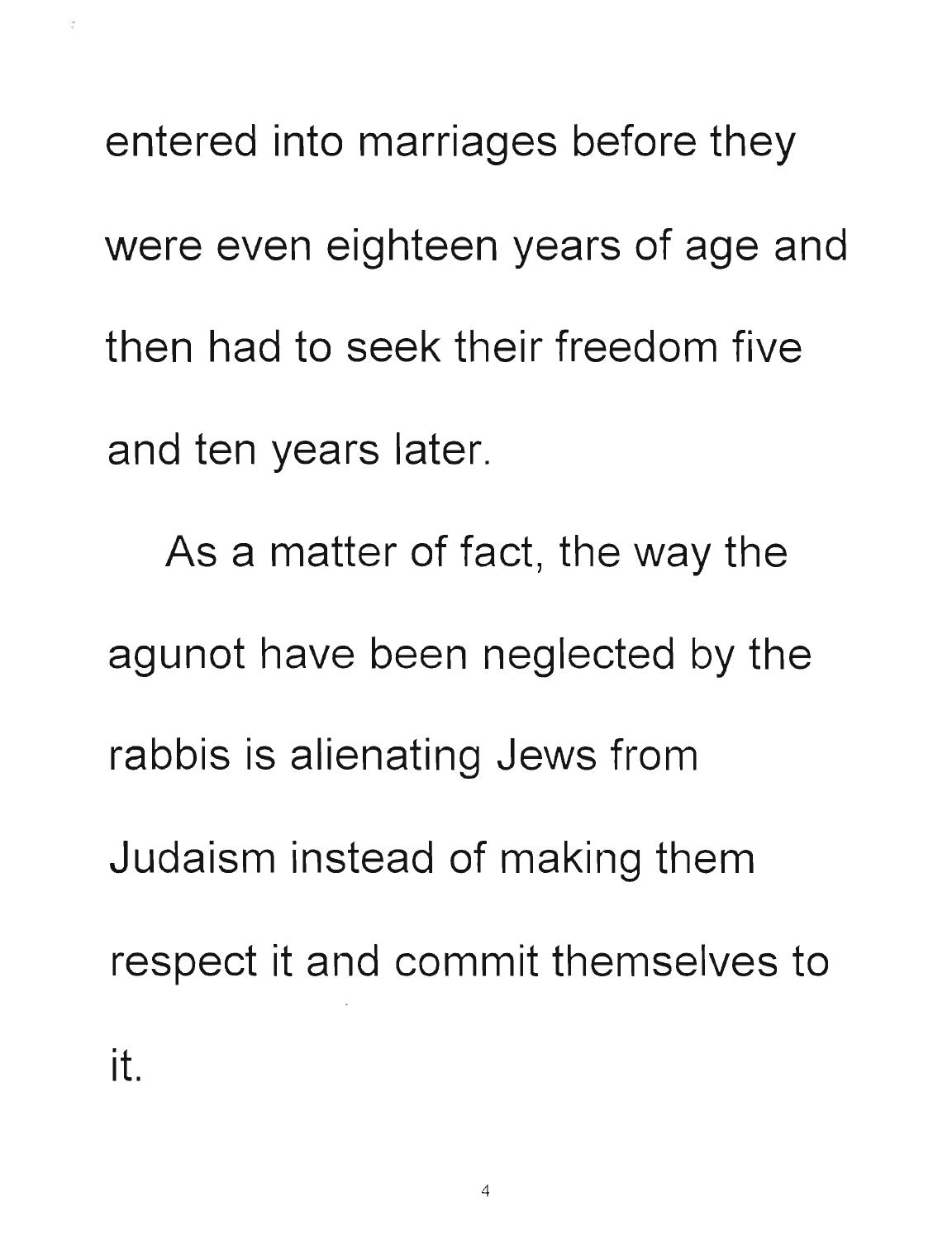This is a point that is too often overlooked. It is not the aguna alone who hates her chains but all her kin and friends share her hate. Thus our solution to the aguna problem will do more for the future of Halacha than the stringency of its mandates. Is it true that some rabbis may hesitate to officiate at the marriages

of the liberated and is there risk that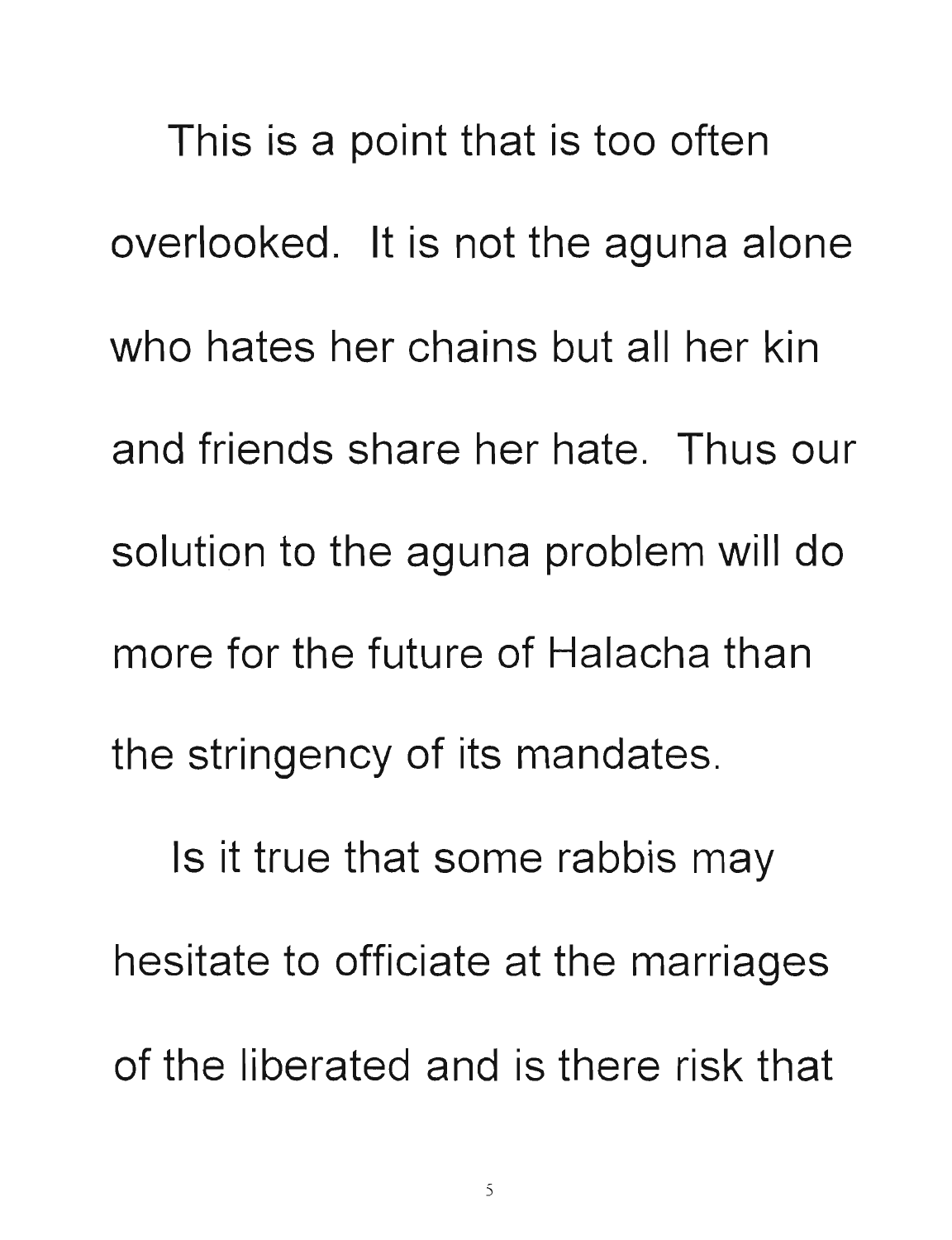the children of such marriages will be Mamzerim (bastards)? To these fears I must make reply because they have been expressed time and time again by those who oppose Rabbi Mos $H \in$  and me even as we call them a "red herring." Indeed, in almost eighteen months since the establishment of our Beis Din not one former Aguna has found

 $\mathbb{R}^n \times \mathbb{R}^n$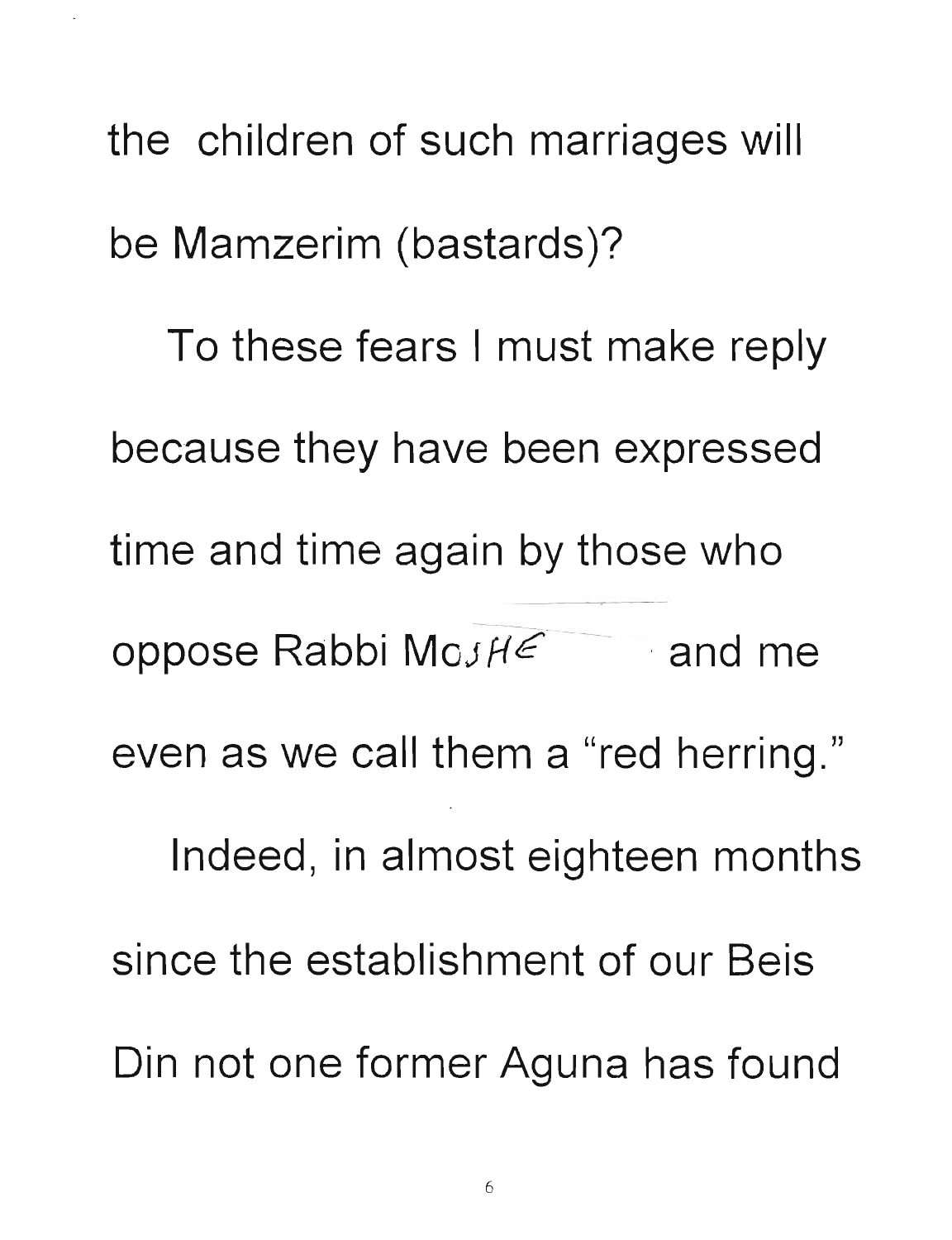it difficult to remarry because she could not find a rabbi to officiate. We have a list of rabbis world-wide who will recognize the dissolution of the marriages with regard to which we act.

Yet, a proper regard for my colleagues requires that I offer more. Even if there be a rabbi who will dismiss the decisions of our Beis-Din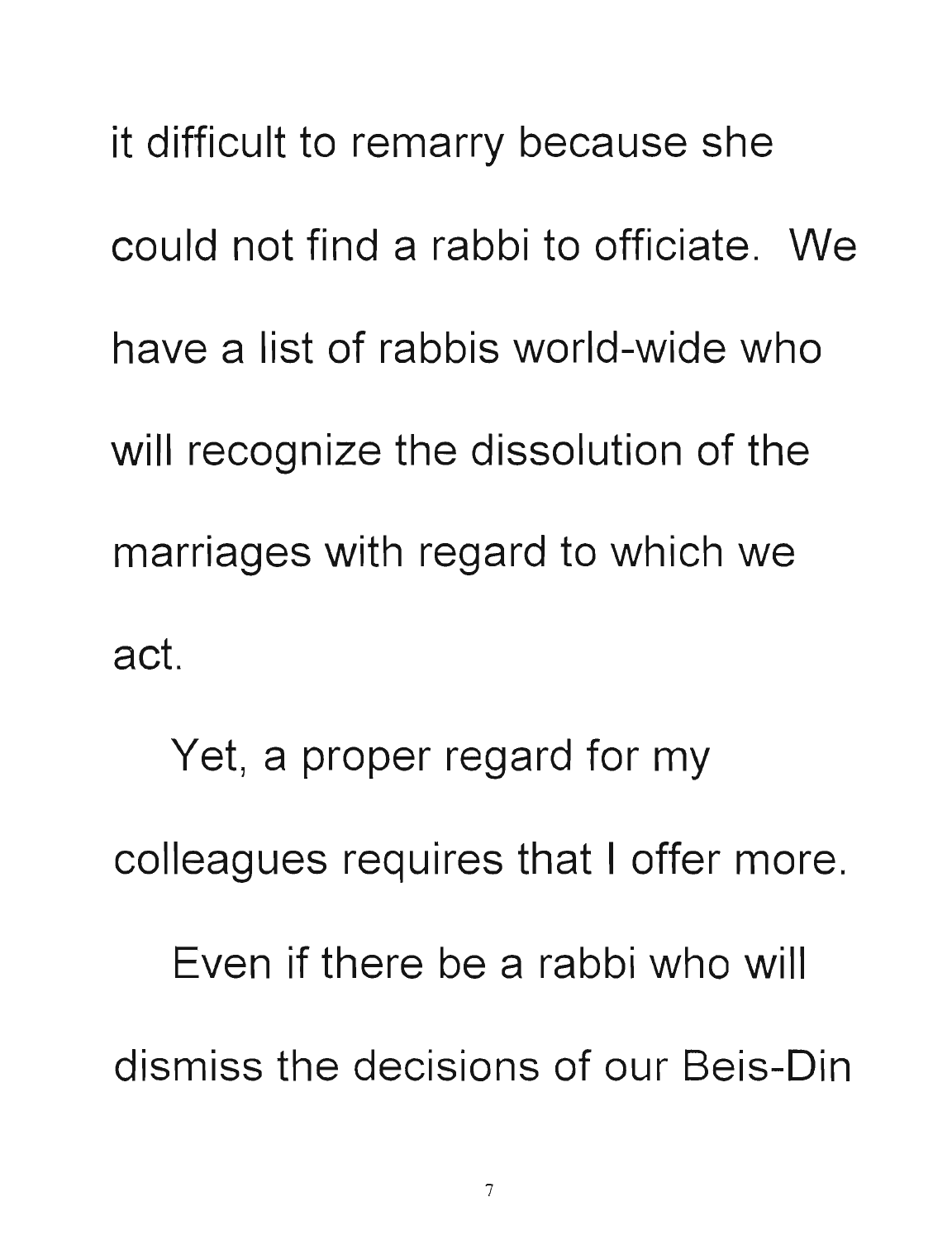as a nullity he will not be so rash as to base any decision of illegitimacy on that fact. He might make himself liable to excommunication for ignoring an irreversible rabbinic decision.

Second, if he is an expert in this field he will know how to rid any alleged Mamzer of his or her stigma.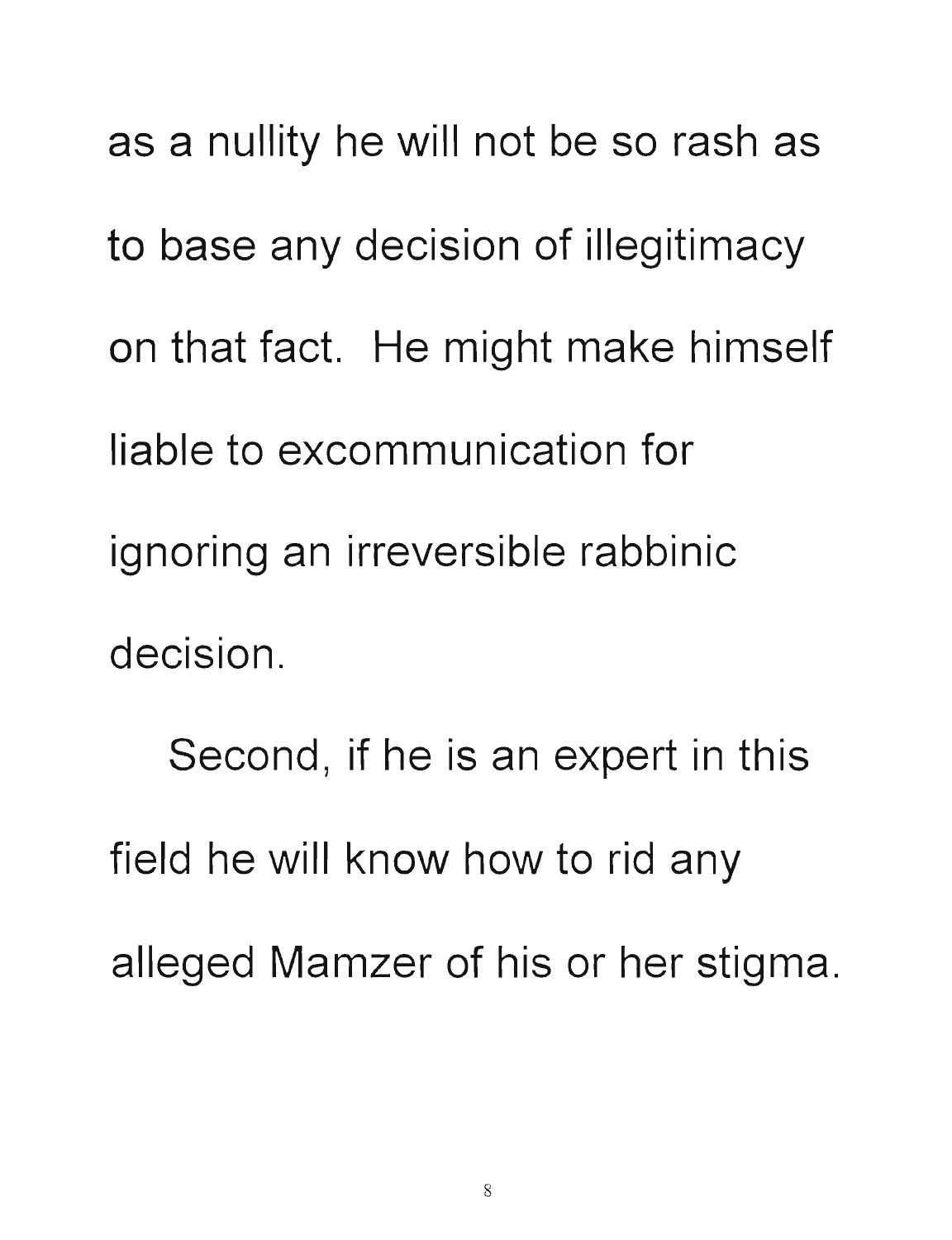And lastly, and most important of all, since all Jewish marriages today have only rabbinic and not biblical status, there is no such possibility as Mamzeruth (bastardy). Even adultery is no longer a capital offense, and illegitimacy could only follow an adulterous or incestuous relationship.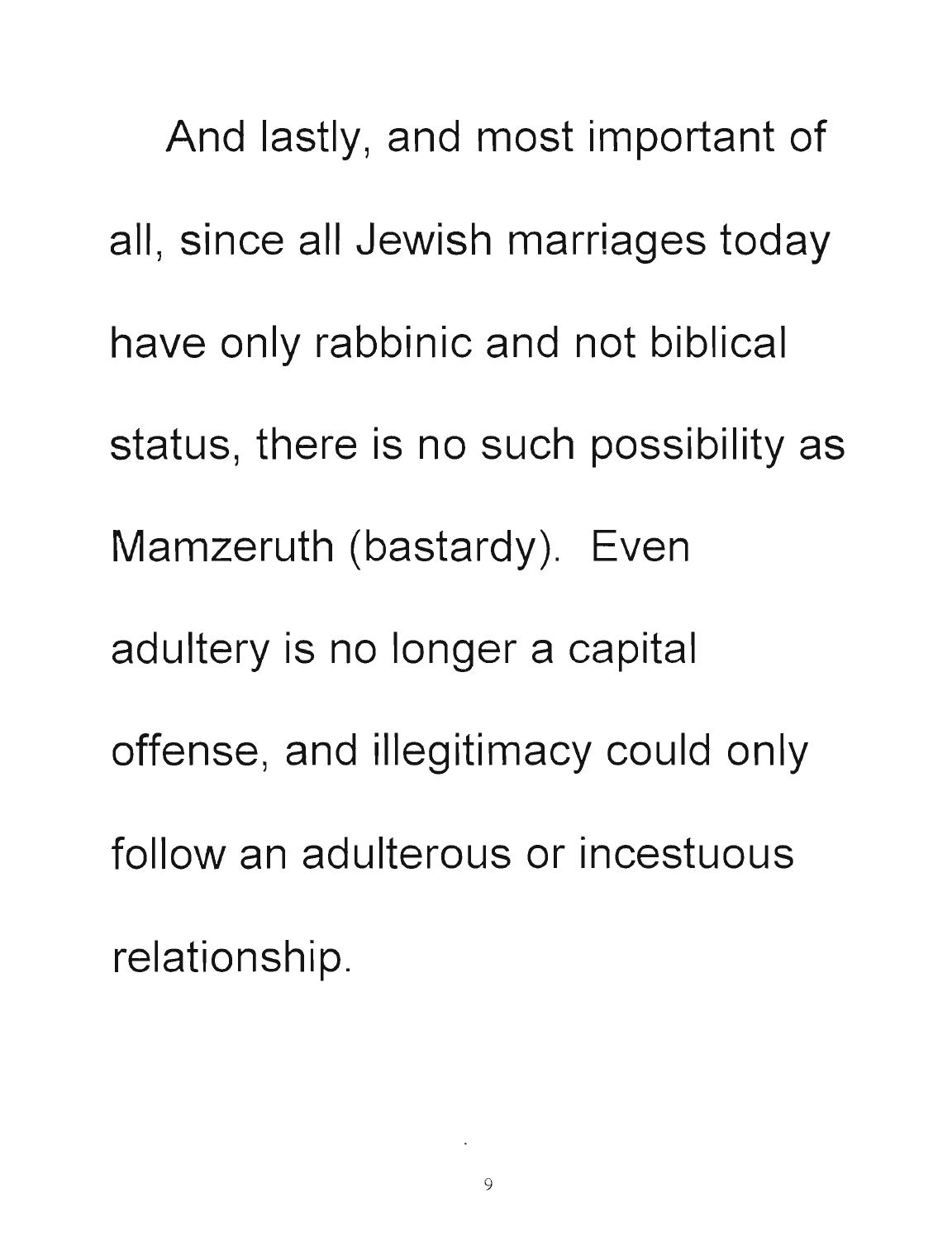And thus, those who oppose us should do so on the merits and not with imaginary fears.

Why are the existing marriages only rabbinic in status and not biblical? For many centuries, starting with Maimonides, views were expressed that marriages consummated with a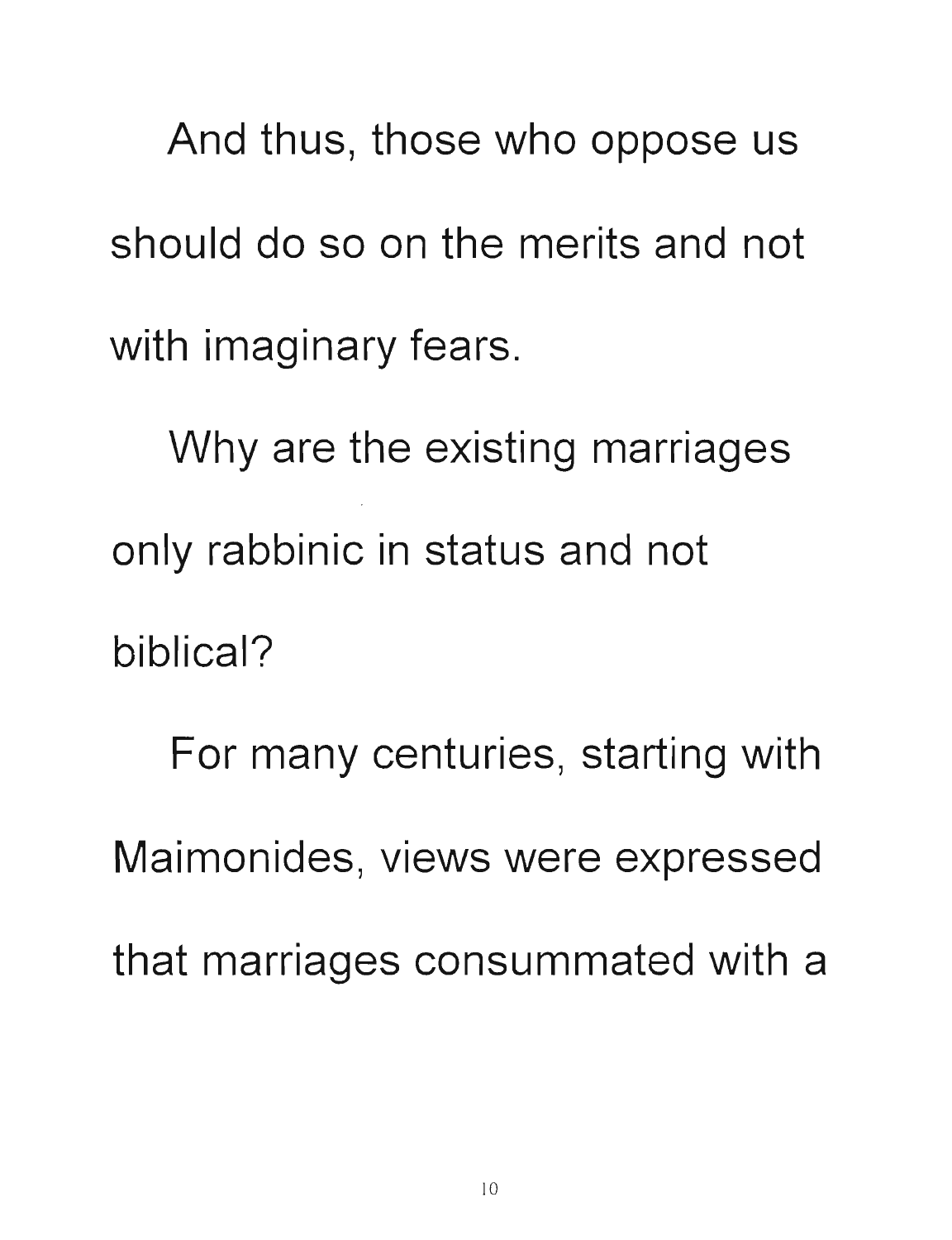gift from groom to bride were only rabbinic and not biblical in status. Rabbi Professor Meir Feldblum has written on this view. The basis is that a biblical marriage involves a commitment that the wife's body is "sold" to her husband as in the case of a minor child "sold" to the master with a view to her marriage to him in her maturity.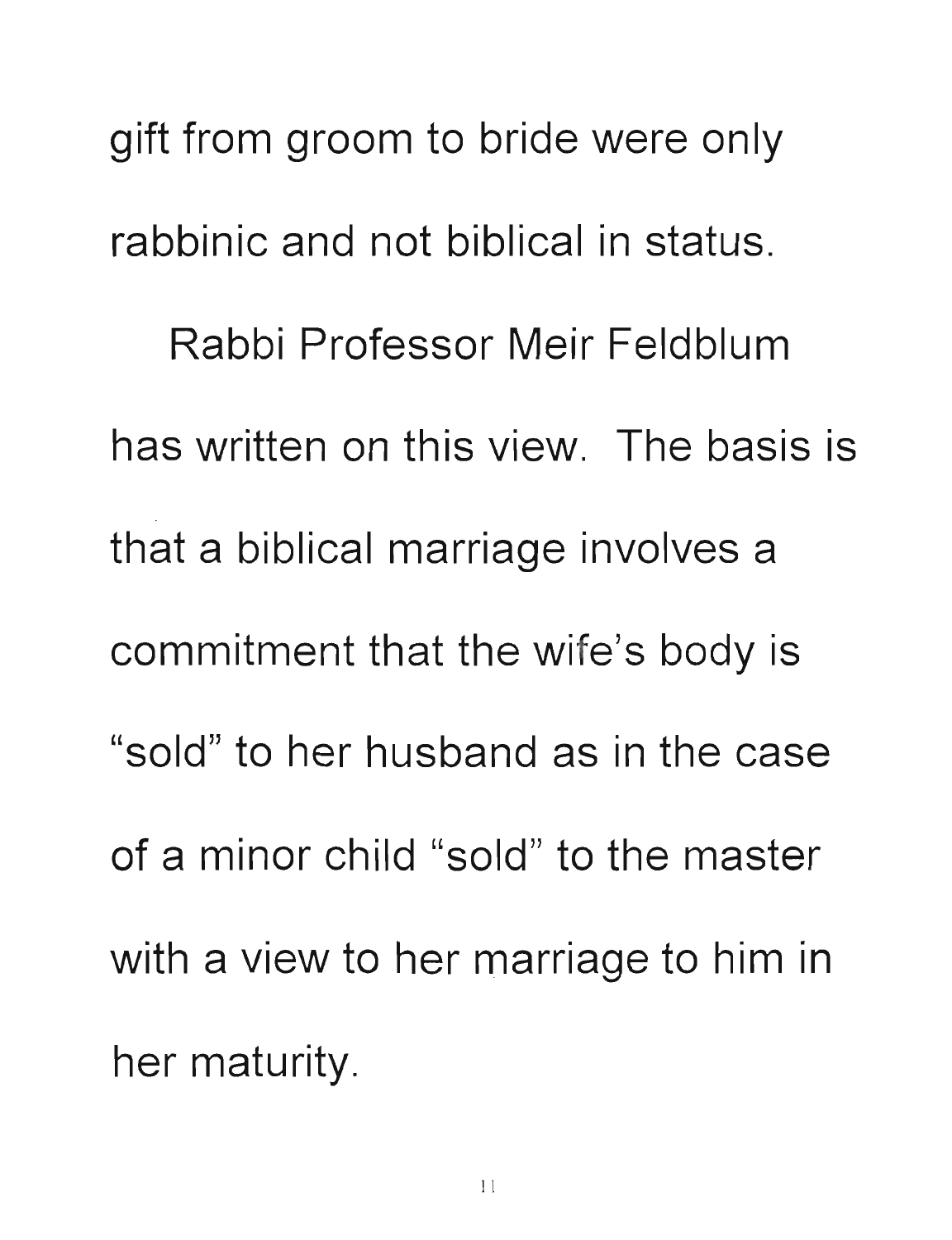Today this is simply untenable. No modern woman feels that she sold herself or was being sold. Thus, on this premise the illusory fear of any bastardy arising from a

rabbinic marriage is simply

nonsense.

I wish that we did not have to spend so much time answering our detractors. Then I would be able to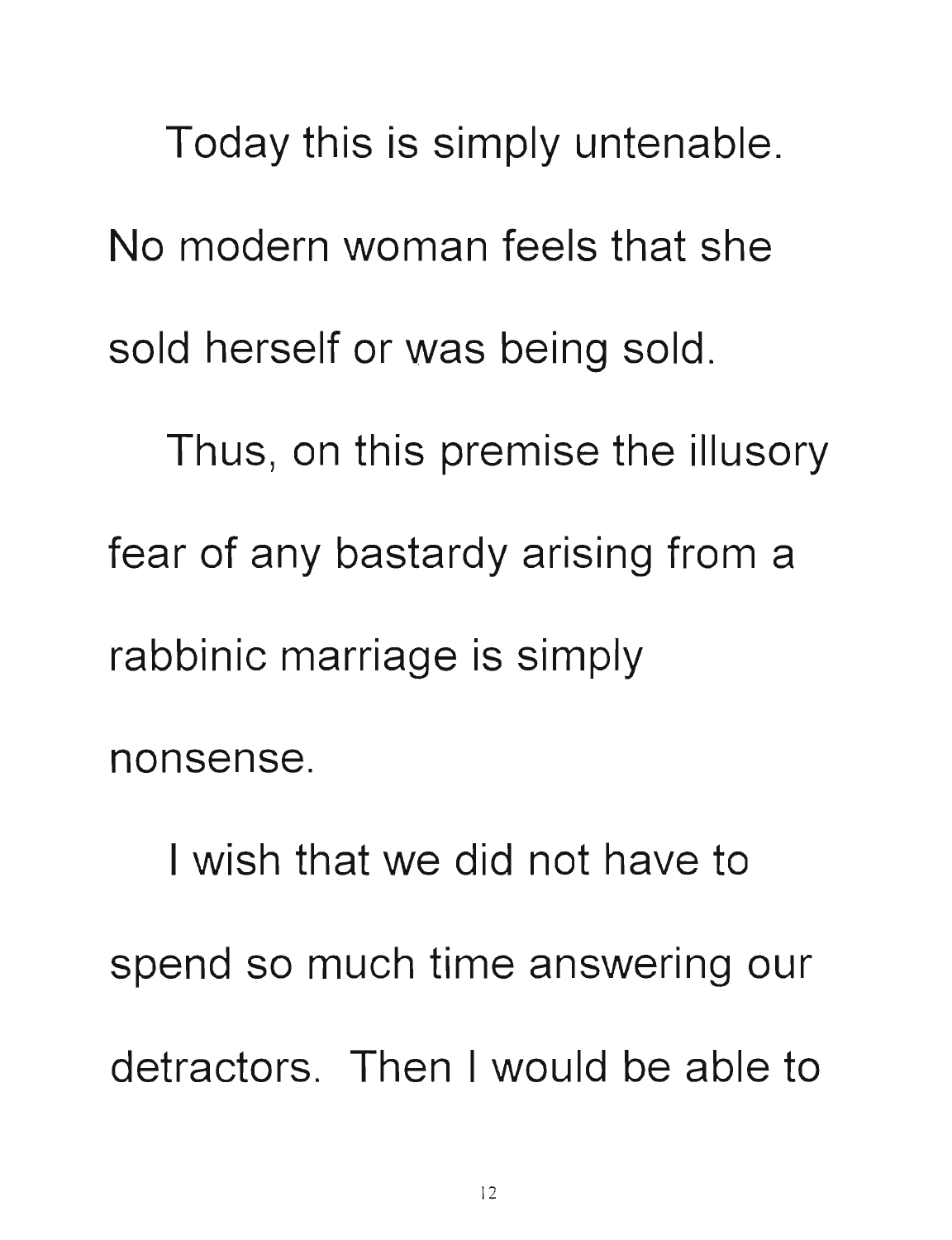go from one rabbinic group to another and explain how simple it is to bring relief to the many yet in pain. From at least a dozen texts we discover that many Halachic authorities held that if the state of the marriage is such that the husband can be ordered. to give the Get, and if he refuses, physical force will be exercised upon him until he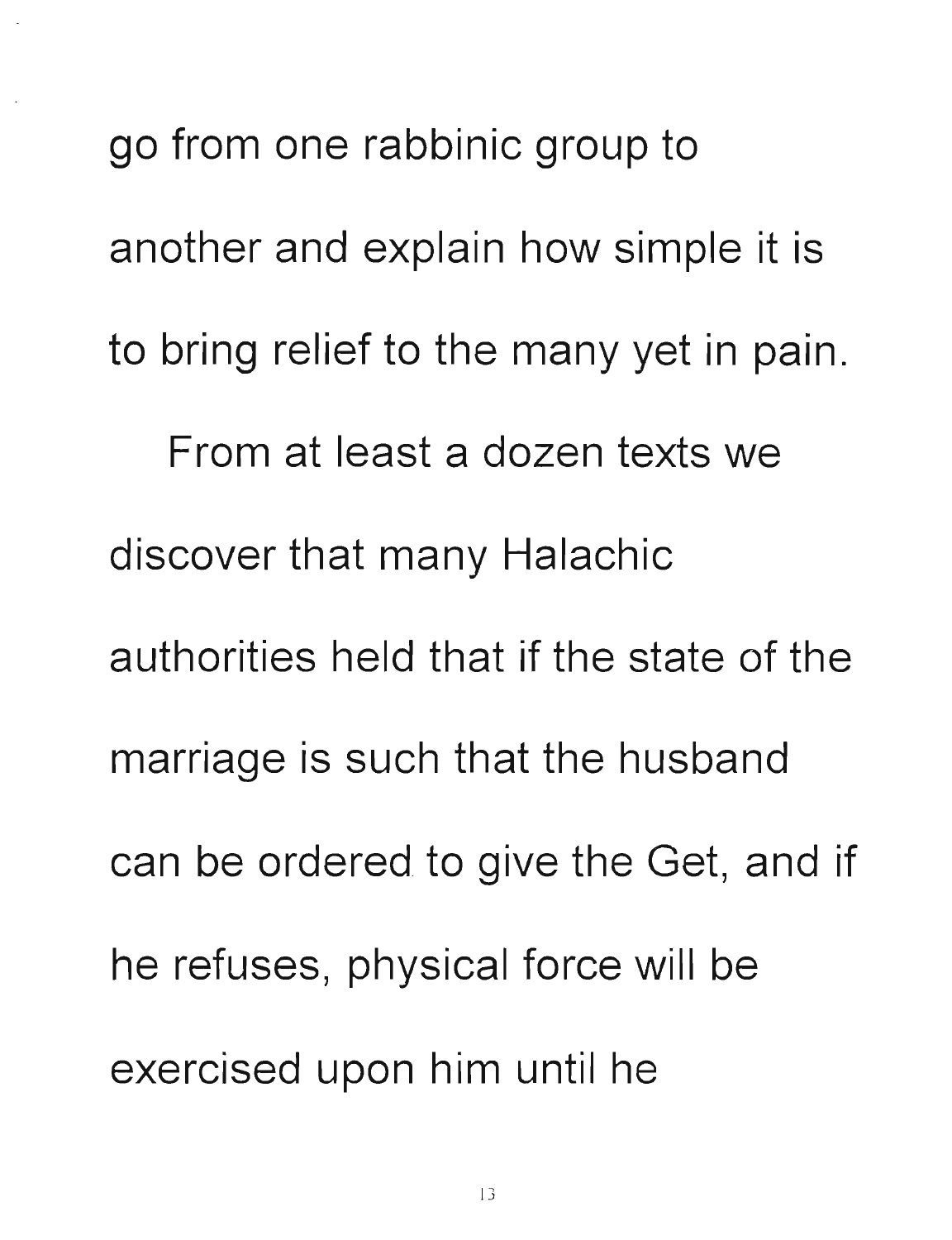consents, and if the state does not permit such exercise of force, or if he has left the jurisdiction in which the force was ordered, then a court may dissolve the marriage, or in effect dispense with the need for a Get, which is the same thing. (See Feinstein, Igrot Moshe, Even

Ha-Ezer, I: 79)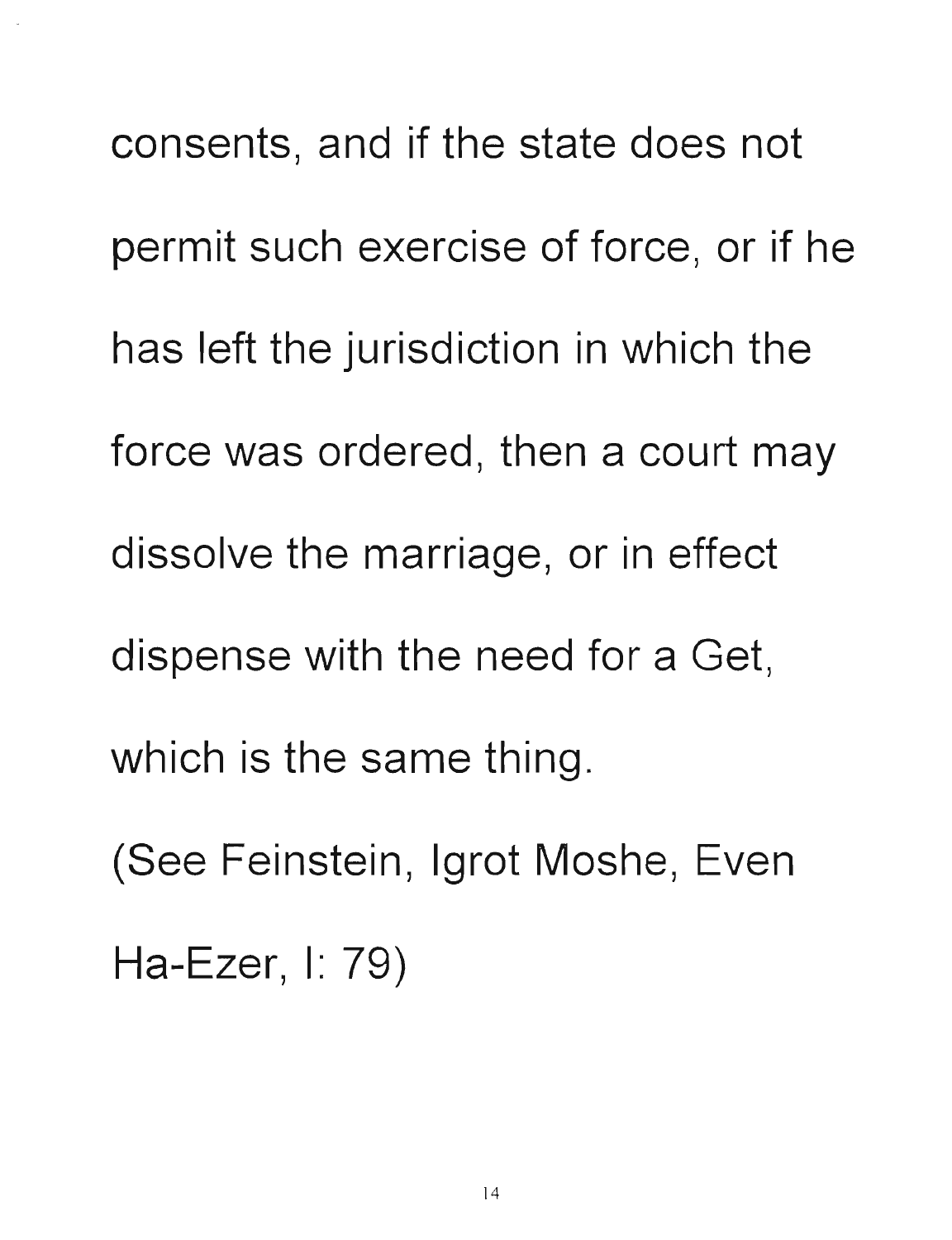In New York City recently we learned that coercion is unavailable and therefore, the court can annul or dissolve the marriage. The term we use is not important. It is the ultimate effect that counts.

Rabbi Isaac Elchanan Spektor, in his, Ain Yitzchak, added a very significant factor.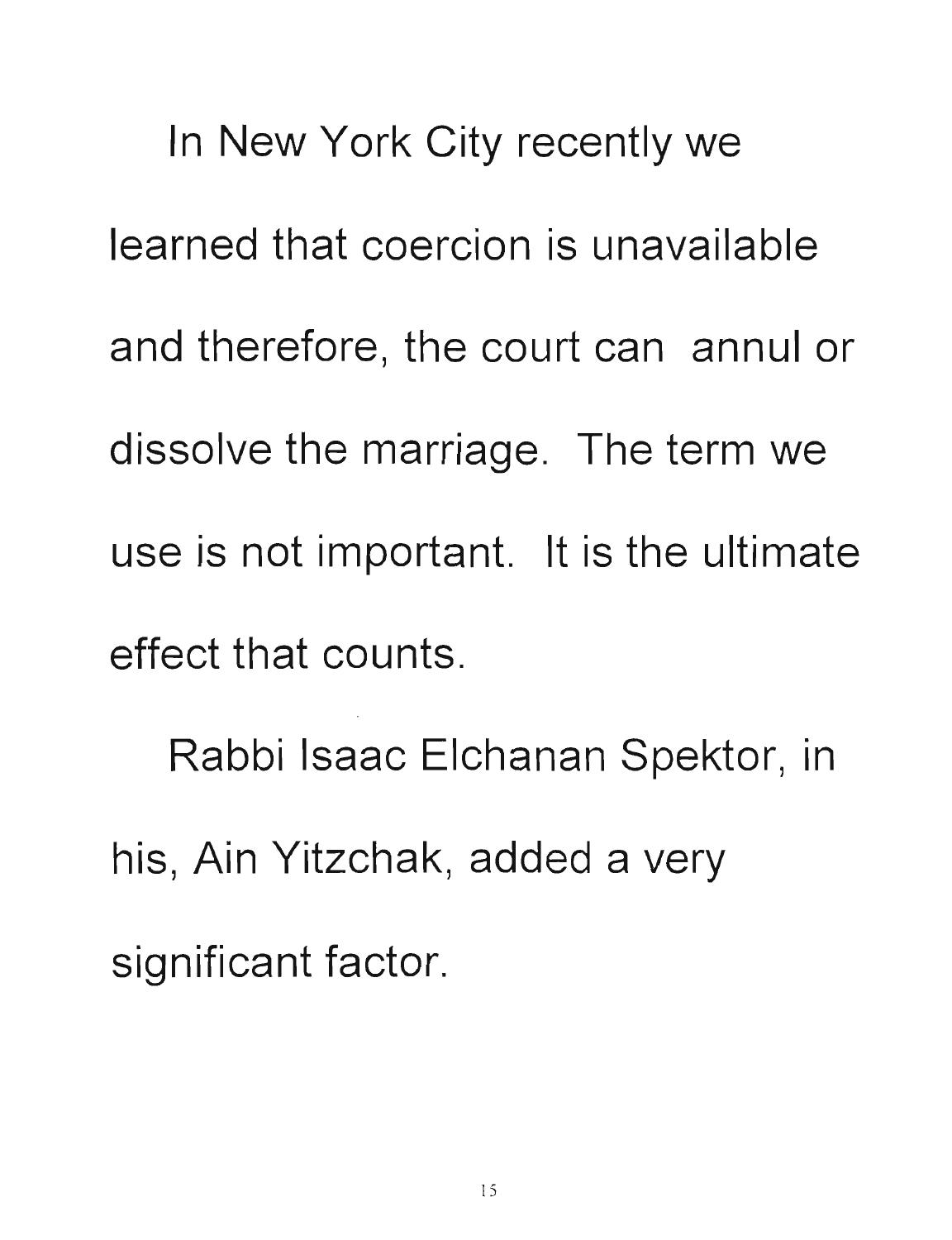If the circumstances are such that coercion is in order then a basic Talmudic presumption does not stand in the way of annulling the marriage. That presumption is that a woman prefers any kind of marriage to none - a presumption no longer true today.

Twenty years ago I suggested to my colleagues that they arrange a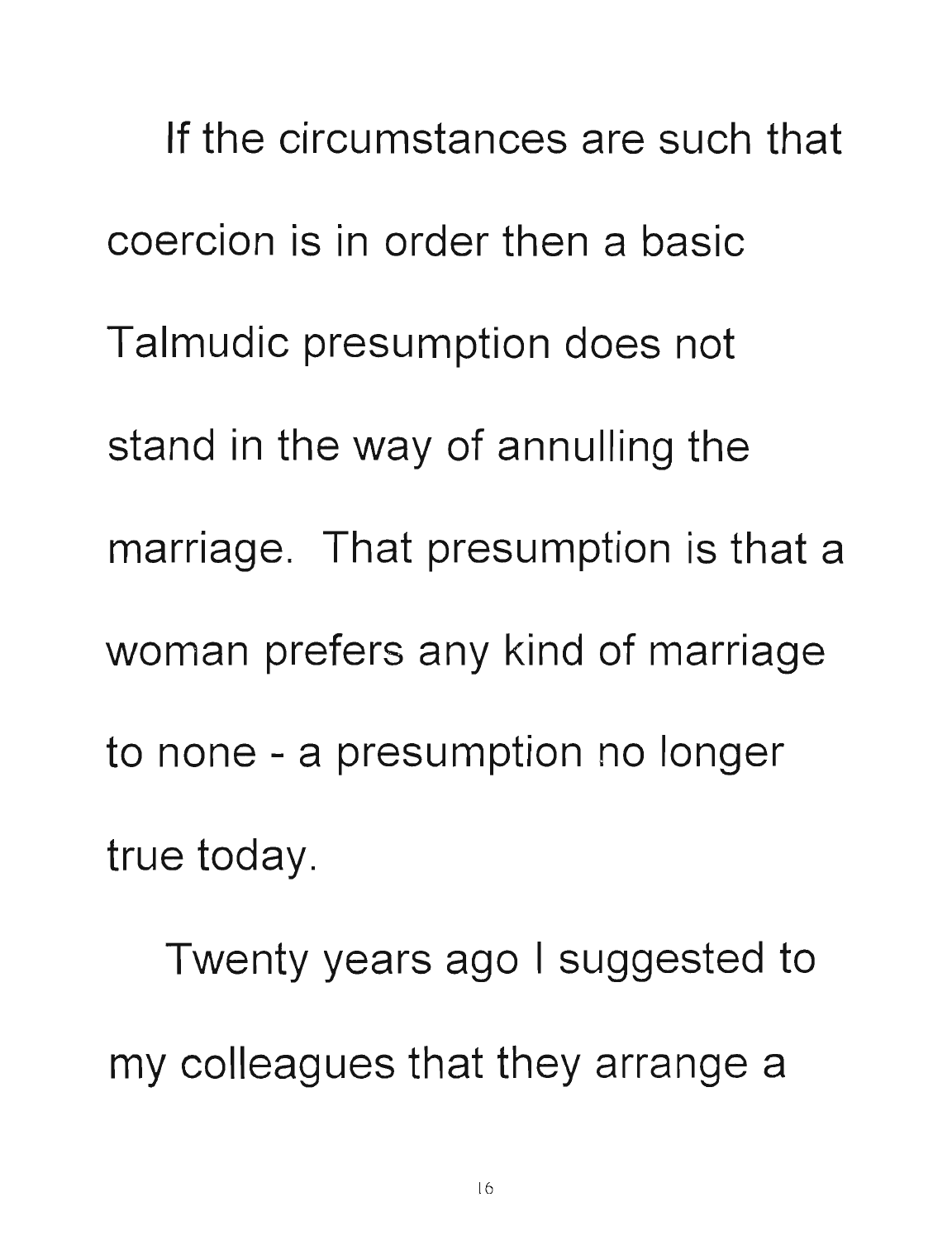poll to challenge that presumption. I did not then know that which Rabbi Spektor had written. In his day he was famous for liberating Agunot and was sad that he could not liberate three of the 158 cases that came before him.

(See Encyclopedia Judaica, article on his name).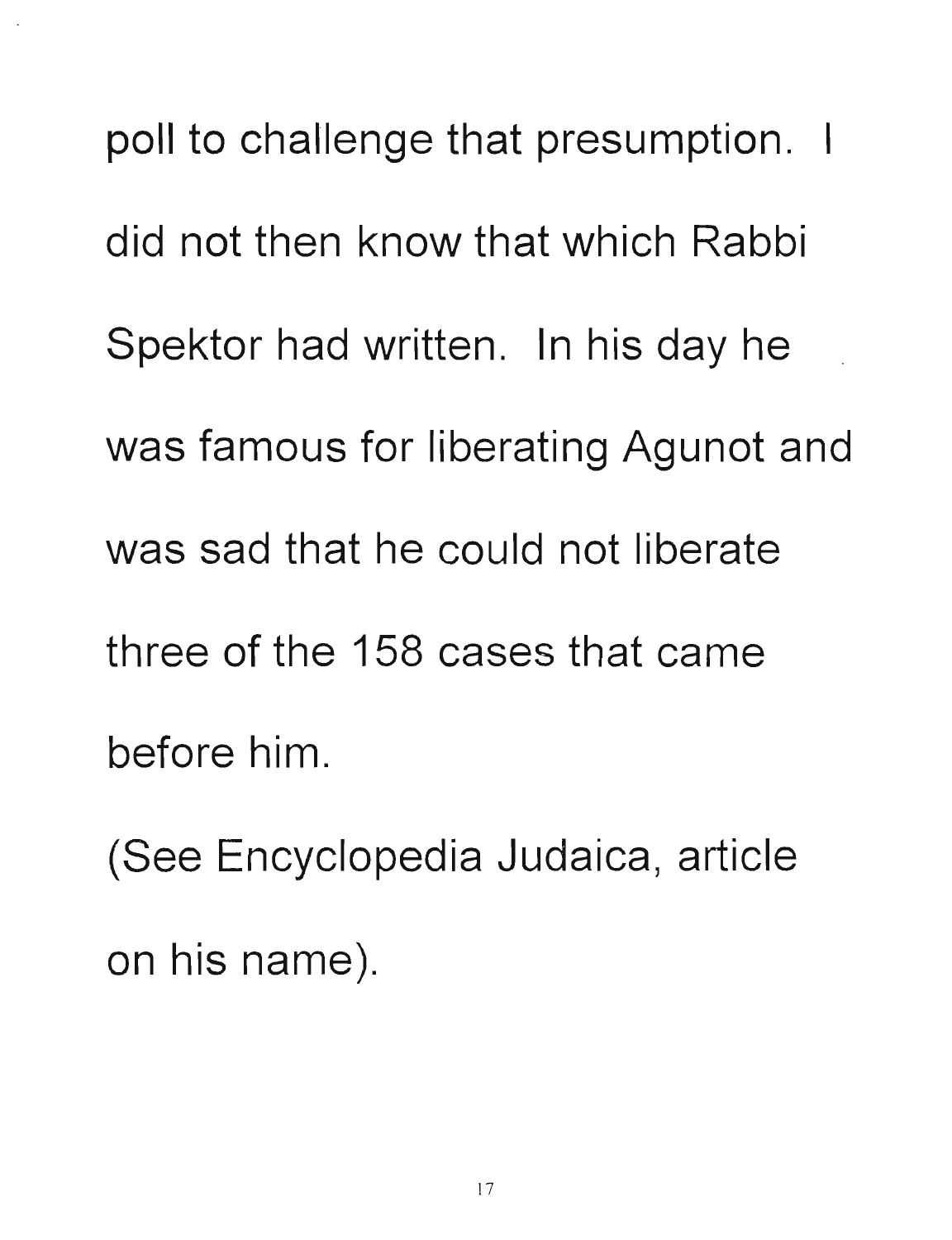I believe that our detractors and we differ on one basic approach. They insist that a rabbi must search for the final ultimate view on the state of Jewish law but we, like Rabbi Moshe Feinstein, start with the drive that we must find a Halachic way of liberating the chained.

Ours is the more traditional course to pursue in the matter of Agunot. In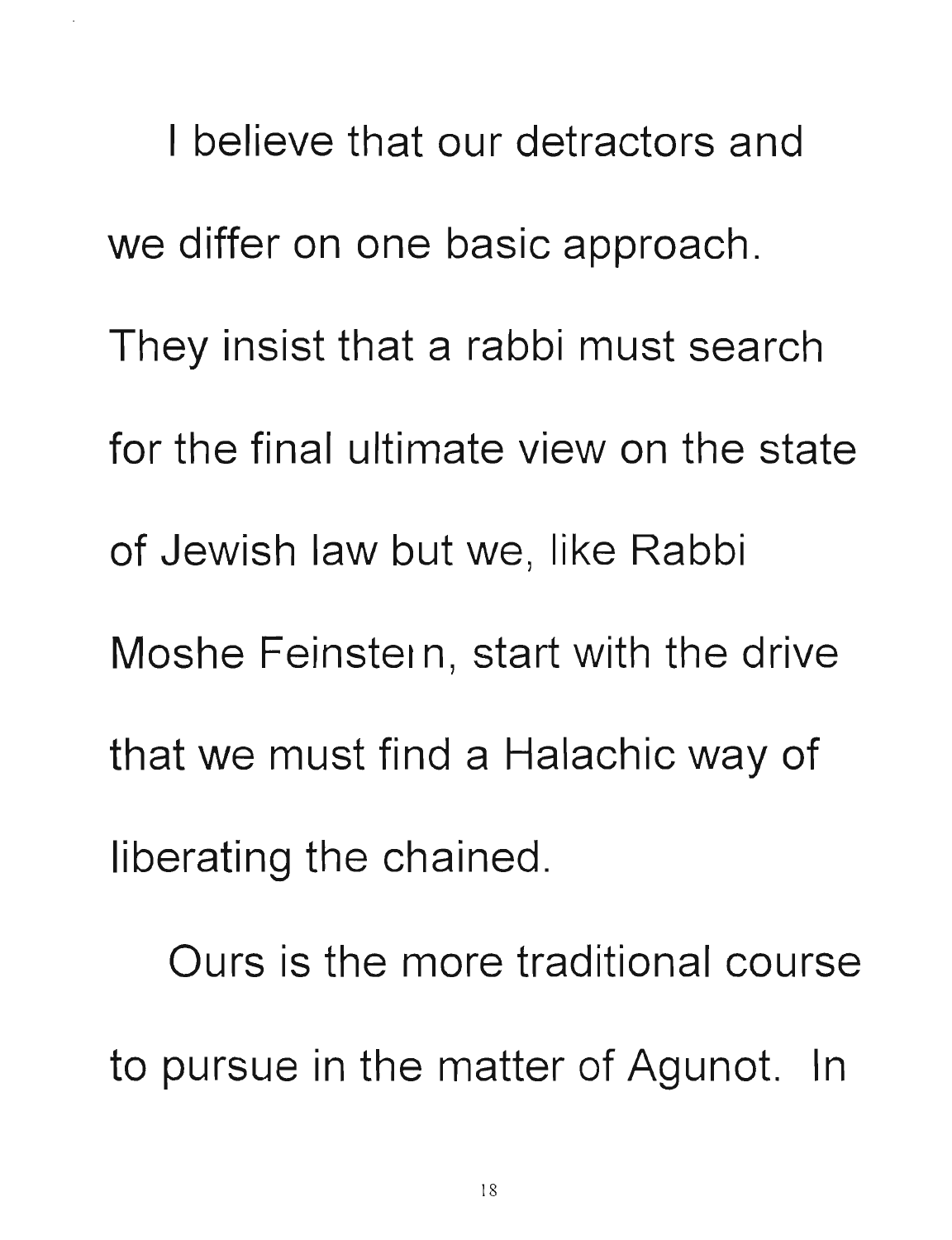the case of Agunot there is leniency, not stringency.

Rabbi Feinstern, in his day, was resisted by the late Rabbi Henkin but the rabbinic world adopted Rabbi Feinstern's position. So do we. Incidentally, this attitude applies only to women, not the husbands. They have an easy way out - they need only give the Get.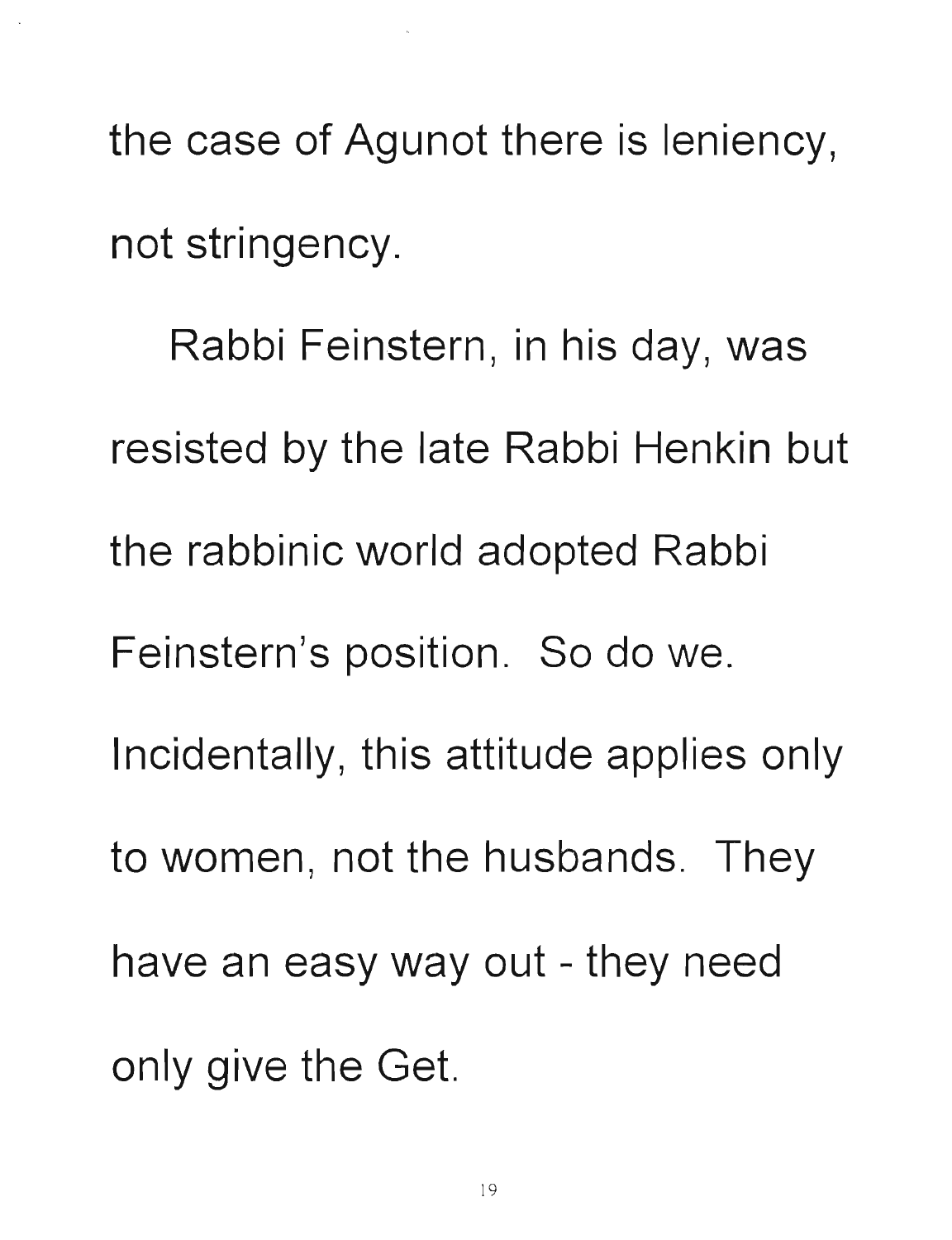The distinguished American jurist Professor Milton Konvitz, son and grandson of Halachic giants, wrote to me that the way must be found. Rabbis found a way to permit the taking and giving of interest; a way to save our Chometz until after Passover, and a way to use a stroller on the Sabbath.

Women in chains deserve no less.<br>Eran vez Rackman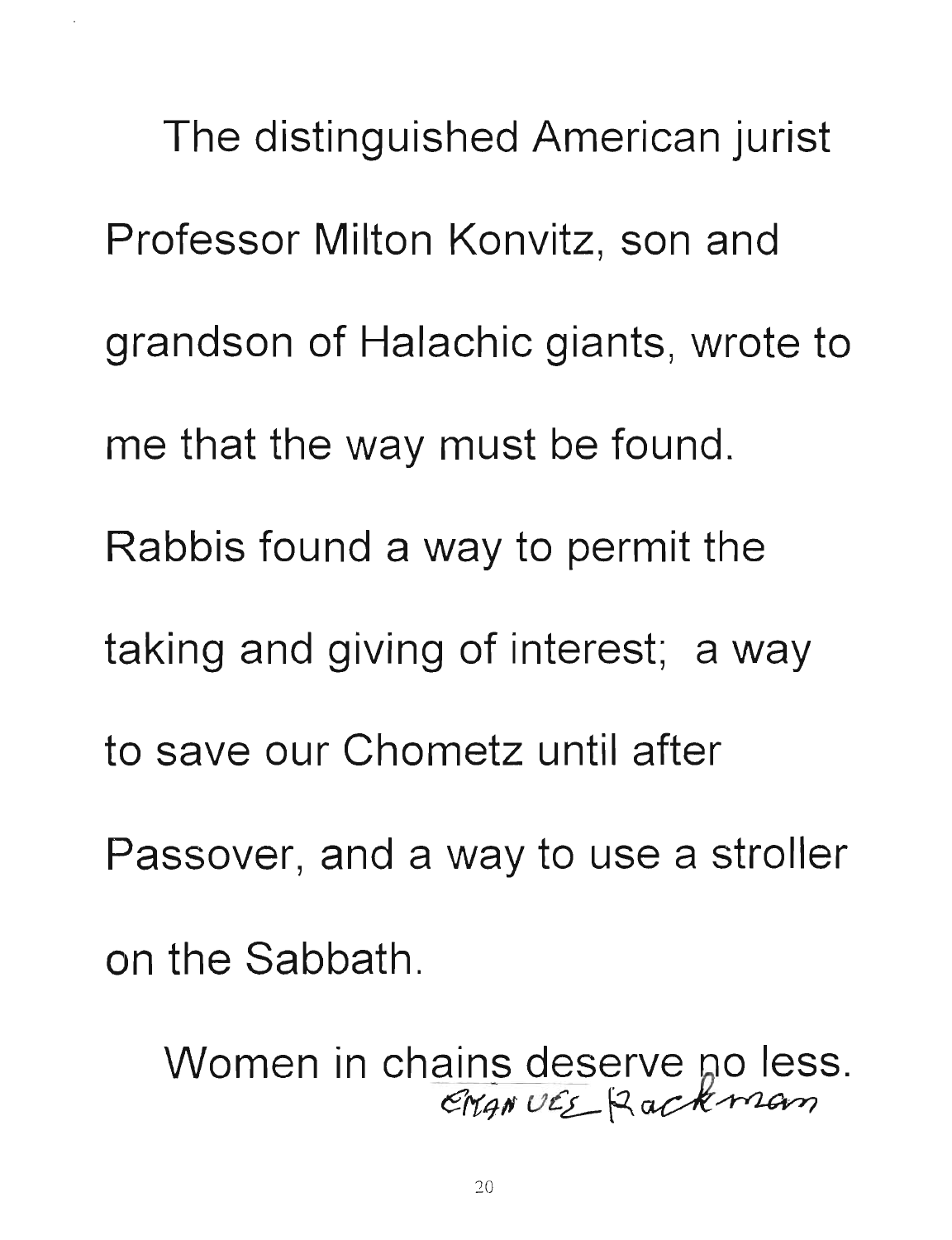## CHAPTER II

## Mamzarus

## Problem

One of the red herrings thrown against our Bet Din is that the women are still married. Any children born from a second relationship are mamzarum - illegitimate.

## Answer

First of all, <u>all</u> the women that we freed are not 100% free, but one million percent free. They are free to get married. We are following in the footsteps of: Aruch Hashulchon, Ray Moshe Feinstein, Ray Yitzchok Elchonen , Ein Yitzchok, Ray Eliyahu Klatzkin, DYar Eliyohu, Ray Moshe Tzweig - Ohel Moshe, Rav Arye Leib Tzwz Meshiyas Nefesh, The Meharsham, Ray Yitzchak Herzog - the Ohel Yitzchok, Shrideye Esh - Ray Yechno Yaakoy Weinberg, Ray Yudelowitz, Mahrik, Rashi, Tosphos, Rashba, Ohr Zeruah, Rambam, Ramban, Rabonen Sarb 88, Gaonim, Bais Yosef, Rasno, Shach Taz Bris Shmuel, Pischei Tsuvo, Tzitz Eliezer, Minchas Yitzchok,  $\beta$ 4/5  $\alpha$ Bais Ovi, Shoel Umaisiv, Rav Shlomo Kluger - Tiv Team V doas, S dei Chemed, and a multitude of other authorities

.J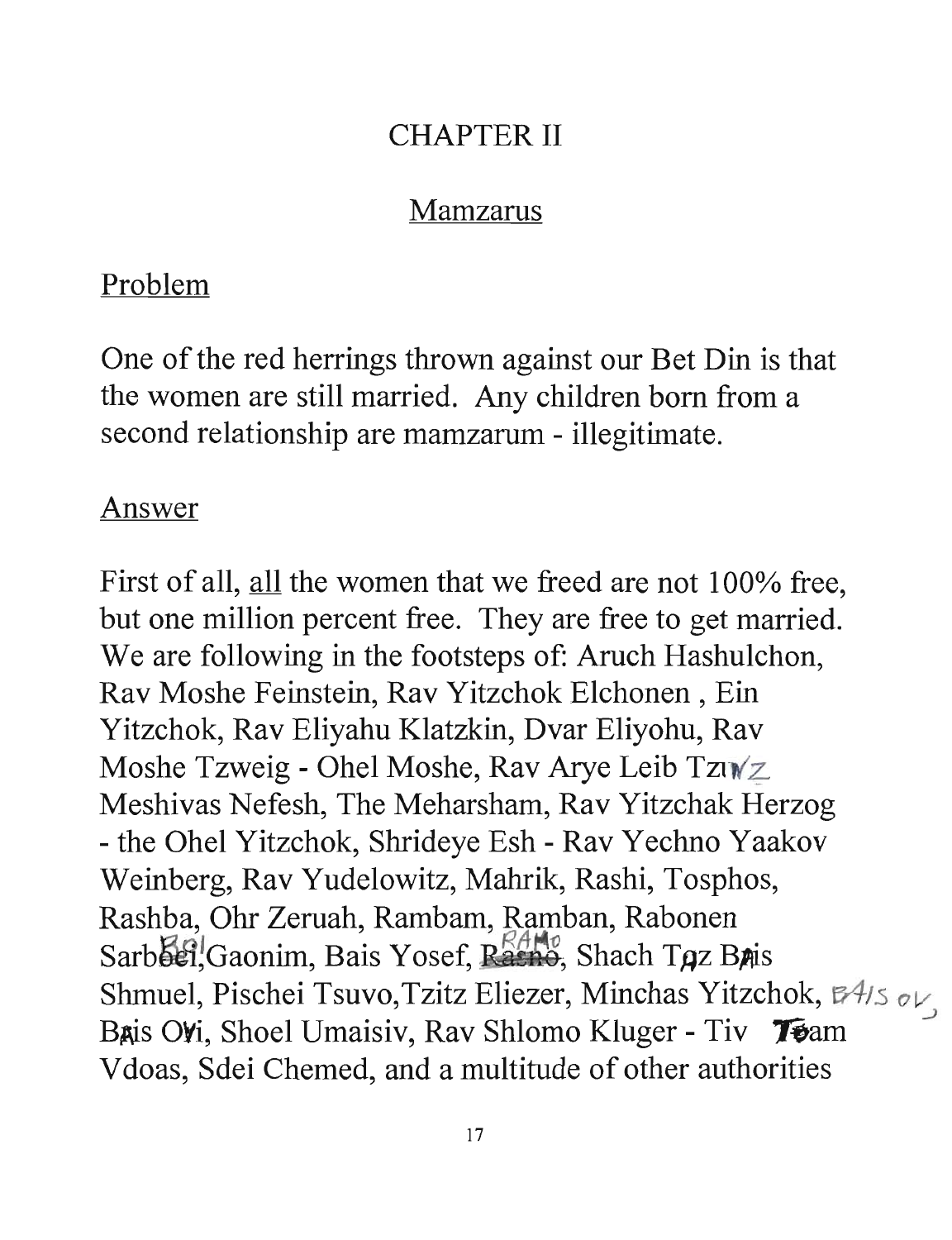cited in prior chapters.

Those so called holier than thou "Rabbis" are not only libeling us; but rather are libeling all the authorities we cited in our Responsa and English book Hatoras Agunos - Emancipating Chained Women. As such they are heretics, to say the least - Talmud Bavali Sanhedrin 99B. See Kesef Mishne Rambam on Laws of Repentance 3:8, 3:14 מאי אפיקוריס רב ורב חנינא אמרינן זה המבזה תלמיד

: חכם או מבזה חברו בפני תלמיד חכם סנהדרין צט "One who insults scholars is a heretic or one who insults his friend in front of scholars is a heretic and will not merit Olam Habo - Heaven." These holier then thou individuals condemned us, acting as judges and jury without even speaking to us, they reached their biased opinions from heresay information. They thus violated Ramo Choshen Mishpat 28:15 and Even Hoezer Ramo 11 :4. Consequently, these individuals are incompetent to be witnesses. See Aruch Hashulchan Yereh Dayoh 119:14. One who commits any sin, even inadvertently, is disqualified from acting as a witness (Chosen Mishpat 33:1.2). One who is disqualified from acting as a witness is disqualified from acting as a judge in a tribunal. See Choshen Mishpat 33:1. See Yorch Dayoh 243:6,7. One who insults Rabbinical scholars invokes upon himself the death penalty. He will not have Olem Habo and is liable to be excommunicated. He is called a heretic. See Kesef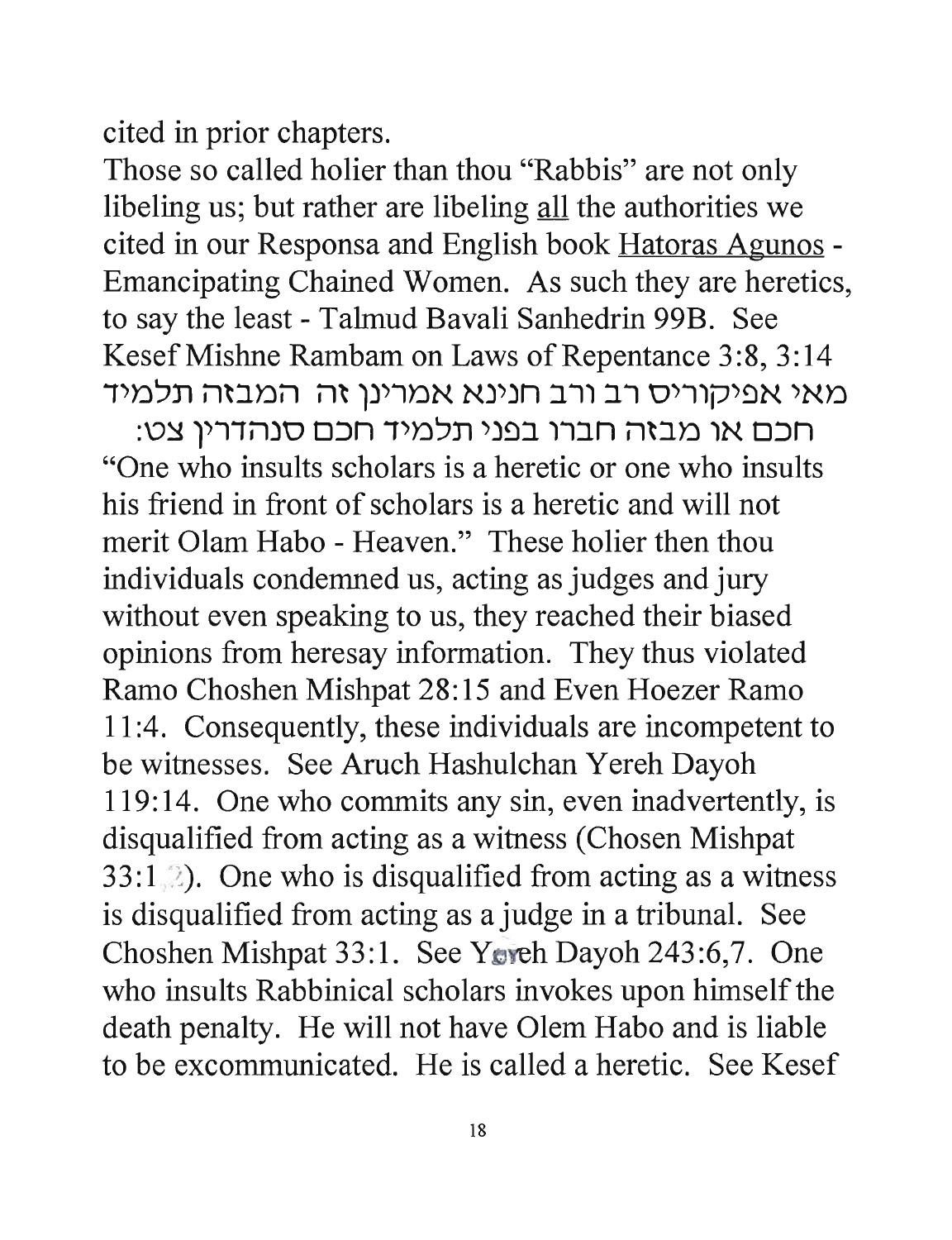Mishneh on Rambam Laws of Repentance 3:8,3:14. My master Rav Moshe Feinstein freed entire classes of marriages amounting to annulling hundreds of thousands of marriages. In his day, 80-90% of the Orthodox Rabbinate opposed him. Rav Henkin, a leading Posek, told me 35 years ago that every one of the women Rav Feinstein freed, was an Eshes Ish - a married woman. All her children from the new relationship are mamzarim illigitimate. The other alternative, when the husband refuses to grant a Get - a Jewish Divorce, is to have him beaten up by thugs until he gives a Get. Again, many Rabbis argue that such a Get is defective and the children from a second relationship are Mamzarim. The Gitin given in Israel by the Rabbonut are not recognized by the Haredim. Children from a second relationship are labeled Mamzarim. What is the woman to do? Commit suicide? Yes. In Israel and in America they do this. Many recorded cases are in my files. If one Rabbi or a group of Rabbis will disqualify the Gitin of another Rabbi, then everyone is a Mamzer. 85% - 90% of all Jews are not practicing orthodoxy. Every relationship between a man and a woman is considered marriage. If a man lives together with a woman - without marriage - this is considered, Halachically, marriage. When they split, both cannot start a new relationship unless there is a Get or an annulment. The same applies to civil marriages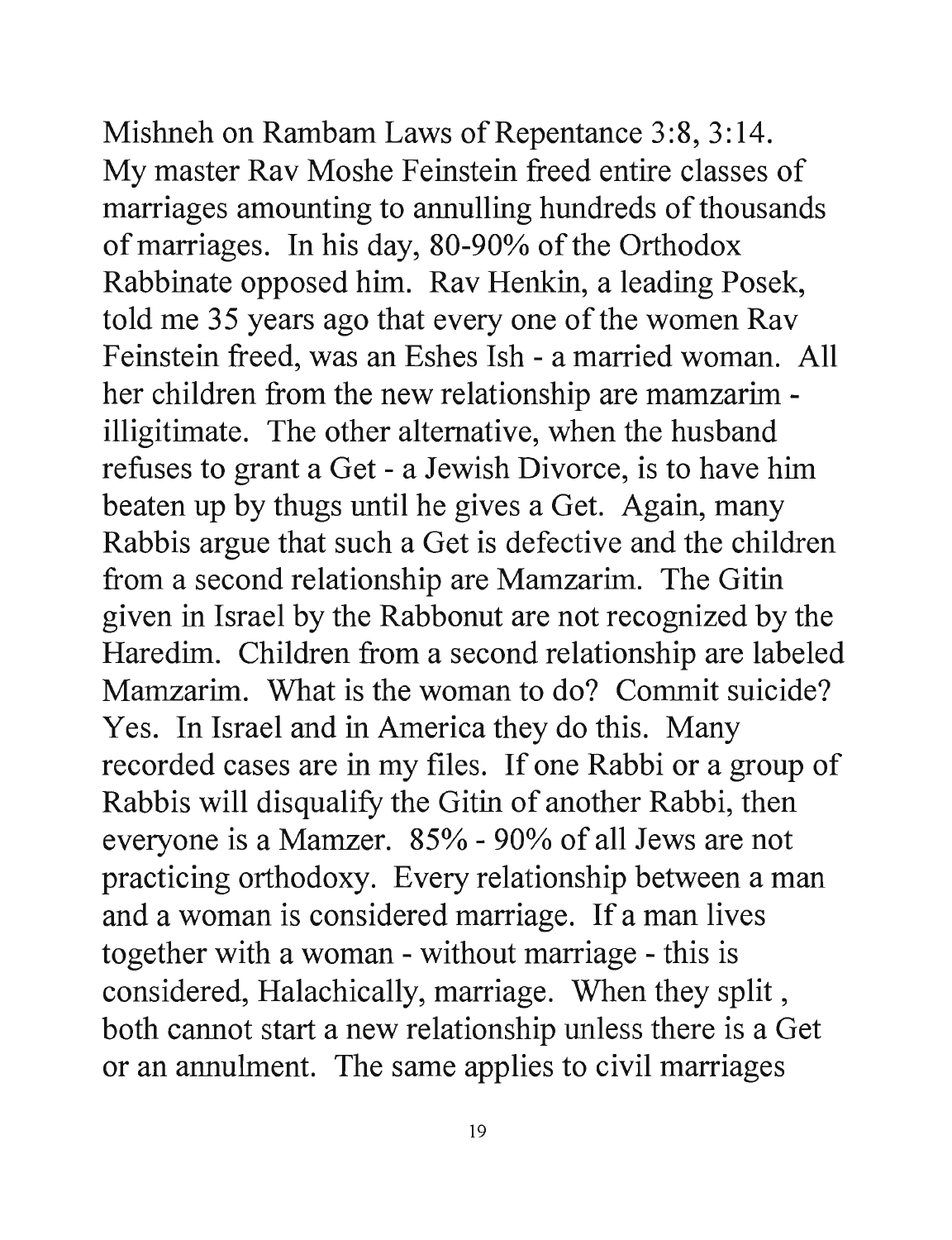only, and no religious ceremony. The same applies to a religious ceremony officiated by a non-orthodox Rabbi. 50% of all relationships and marriages end in separation. There is no Get. These women remarry. 90% of orthodox women who are religious, when the husband refuses to grant her a Get, live with another man - without the Get and may have children from the other man. If the annulments are not recognized then everyone is a Mamzer. This is the full circle, the height of absurdity. Rabbenu Tam cited by Mordecai, end of Laws Gitin tractate Gitin #455 made a cherem with a death penalty by heaven - to anyone who libels another Rabbi's Get. See Ramo Even Hoezer 154:22. We don't need antisemites to destroy us. These holier than thou "Rabbis" are doing it. The Noda Beyahudoh expanded on this cherem and stated even if those Rabbis, who criticize another Rabbi's Gitin and libel them, be as tall as the Cedars of Lebanon, be great scholars, if they libel another Rabbi's Gitin they will be guilty of the sin of violating Rabbeim Tam's cherem carrying the gravity of the death penalty by Heaven. In 1768 Nodah Beyohudah warned the Bet Din of Frankfort of the death penalty invoked for slandering the Get of another Rav. Rav Moshe Feinstein reiterated the cherem Igros Moshe Even Hoezer.

The prohibition of Mamzaras is considered from the point of view of Halacha, Jewish Law, as set apart from every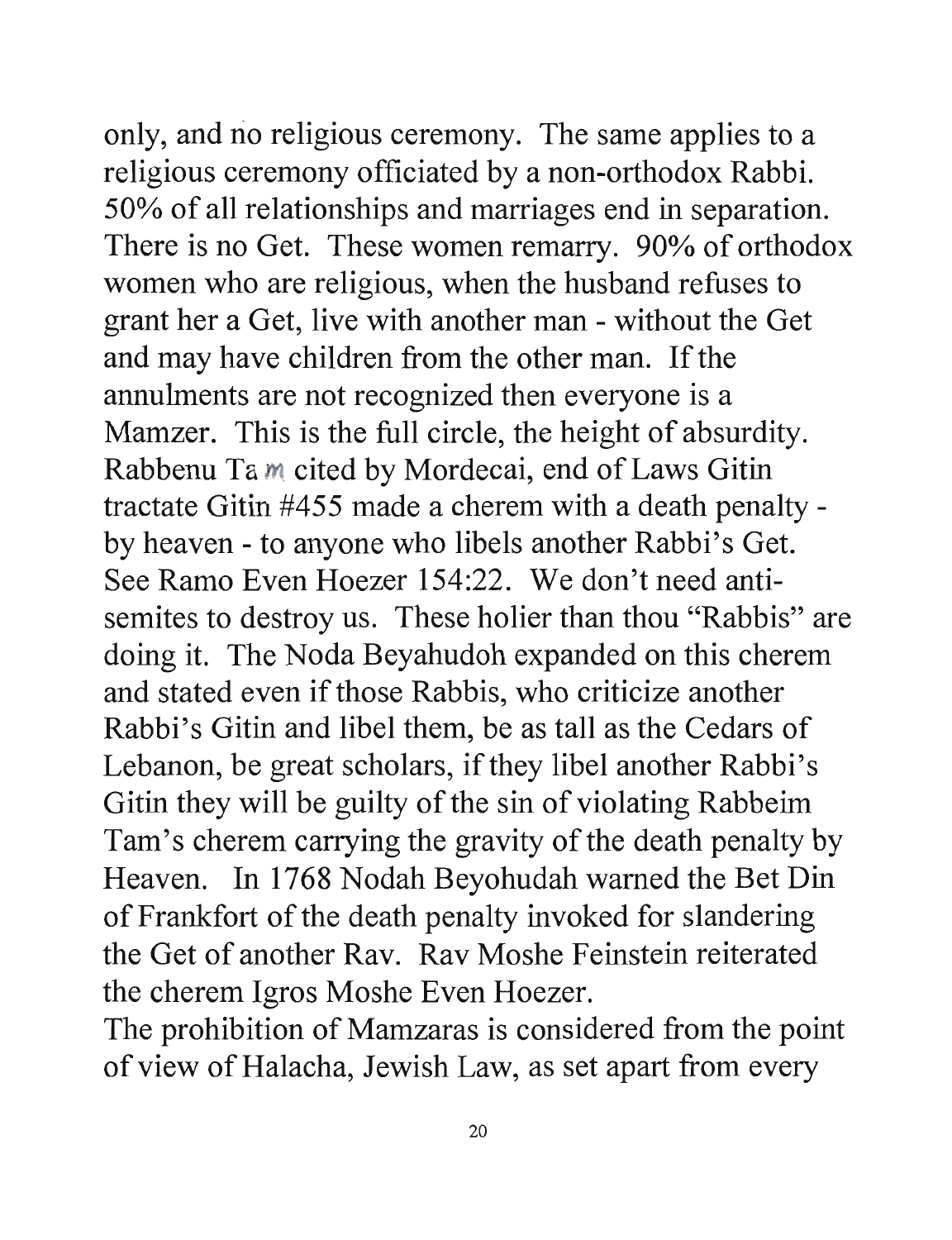other Law of Torah. Every Law of the Torah is violated regardless if one knows about the violation or not. If one eats pork and is not aware that it is pork, one never-theless violates the Law. True, it is not wilful and one may escape punishment, but one never-the-less violated the Law of eating pork. In the case of Mamzares, it is different. If people are not aware of the status of the child, the child is not a Mamzar (Aruch Hashulchon Even Hoezer 2:14). It is only when people become aware of his status that the stigma attaches. Thus, if the identity of the woman is hidden, the child is not a Mamzer. Furthermore, if any doubts exist about the status, of Mamzarus - doubt about the validity of the mother's prior marriage, then the child escapes the status of Mamzarus.

ממזר ודאי אבל לא ספק ממזר Only one who is definitely illegitimate is prohibited from marrying another Jew or Jewess. However, one who only is possibly a Mamzer - doubts exist about the validity of the mother's prior marriage, such child is not a Mamzer meduraisa - by Divine Law. Only is a Mamzer by Rabbinical Law. Once you increase the number of doubts then such a child is not a Mamzer as far as Rabbinical Law either. See Aruch Hashulchun Yoreh Dayoh 110:99. This is true even according to Rashba who is strict about situations whose doubts exist. He holds that the prohibition is Divine. But in case of Mamzarus, Rashba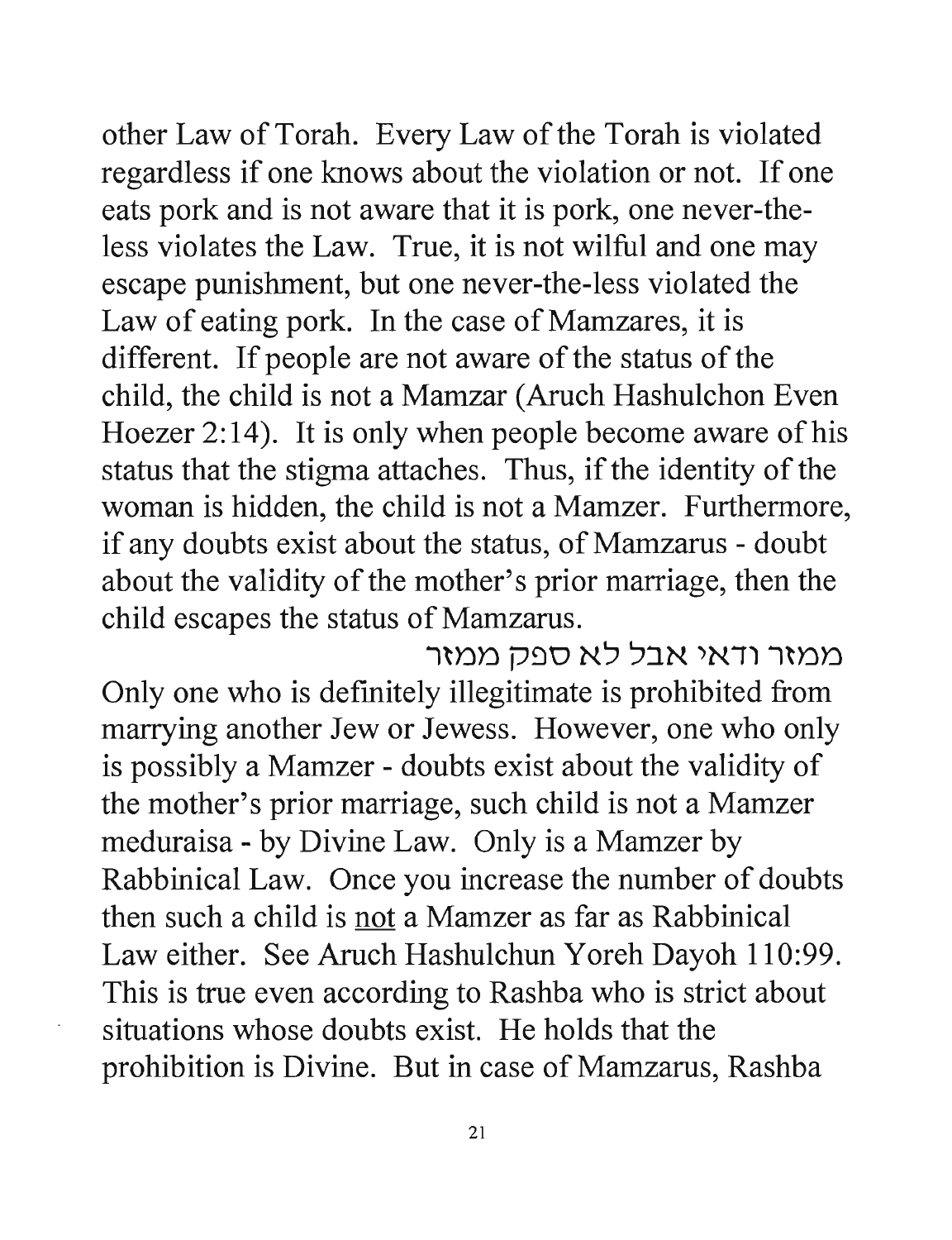admits that in doubtful situations the child is not a mamzer from Divine Law; only from Rabbinical Law; Aruch Hashulchun Yoreh Dayoh 110:90 Torus Habayas Shaar 4. In case you increase the number of Doubts in the case, there isn't even a Rabbinical prohibition (see Aruch Hashulchon Yoreh Deyoh 110:99; see Bais Ov Book 7, chapter  $11$ *from Rav Yudelowitz for same reasoning*). In every one of our cases, we have 20-30 doubts. Therefore, it is impossible that, at the worst possible contingency, the child from the second relationship is a Mamzer. See Yabiah Omer Book 7, Chapter 6. See Igros Moshe Even Hoezer Book 6 Responsa 20. Furthermore, the women rely on our legal opinion. They are completely innocent. They are not in violation of any Law. See Even Hoezer Ramo end of chapter 17:58, Pischei Tsuvoh 17:175 and Rav Shlomo Klinger's commentary Chomas Shlomo 17: See also Even Hoezer chapter 178:3 Ramo Bais Shmuel 178:4, Pirchei Tsuvo Ibid. She therefore is permitted to return to her husband or marry the new man the Rabbis ruled she could live with even if they erred. For substantiation of what we said, see Yabiah Oner Book 3 Responsa 7: 16. When the women is not in violation of any Law, the child is not a Mamzer. See Oneg Yom Tov Book 2, Chapter 121. Therefore, even if what we ruled would be wrong - which it is not - one million percent the woman relying on our rulings is not in violation of any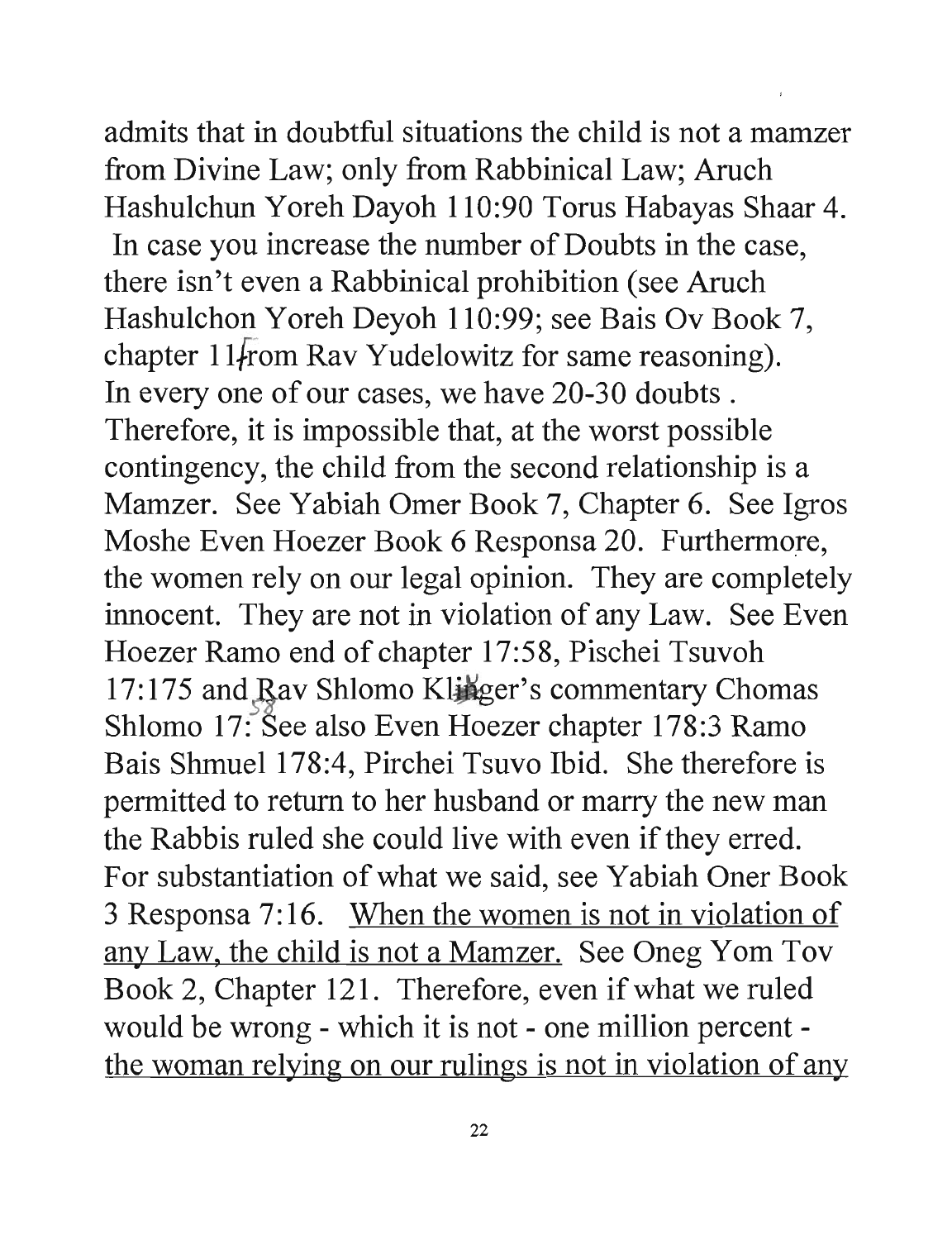Law. Consequently, any children she has from another man are not Mamzarim. But the whole discussion is academic. I am a scholar who specialized in the Laws of Marriage and Divorce for the last 30 years. I studied under Rav Feinstein and Rav Piekarski for . *ove* R 30 years. I have the approbation from Rabbi Piekarski on the Four Codes of the Shulchan Aruch. What Rav Rackman and myself are doing, we are one million percent sure. Over 30 Rabbis approve overtly; many Rabbis support us, but are afraid because of their livelihood to openly support us. Practically every lay person supports us. We freed over  $180$  women and men as of this writing.

Problem: Rabbis who oppose us threaten they will not marry the women we free.

Response: You don't need any Rabbi to get married. The groom recites the formula and they are married.

הרי את מקודשת לי בטבעת זו כדת משה וישראל You are married to me with this ring in accordance with the Laws of Moses and Israel. This is recited in front of two male Jews over 13 who are competent to act as witnesses and the couple is married. In order to recite all the Seven Benedictions you need another seven adult males - even relatives count. If you do not have 10 male adults you can only recite the first and last of the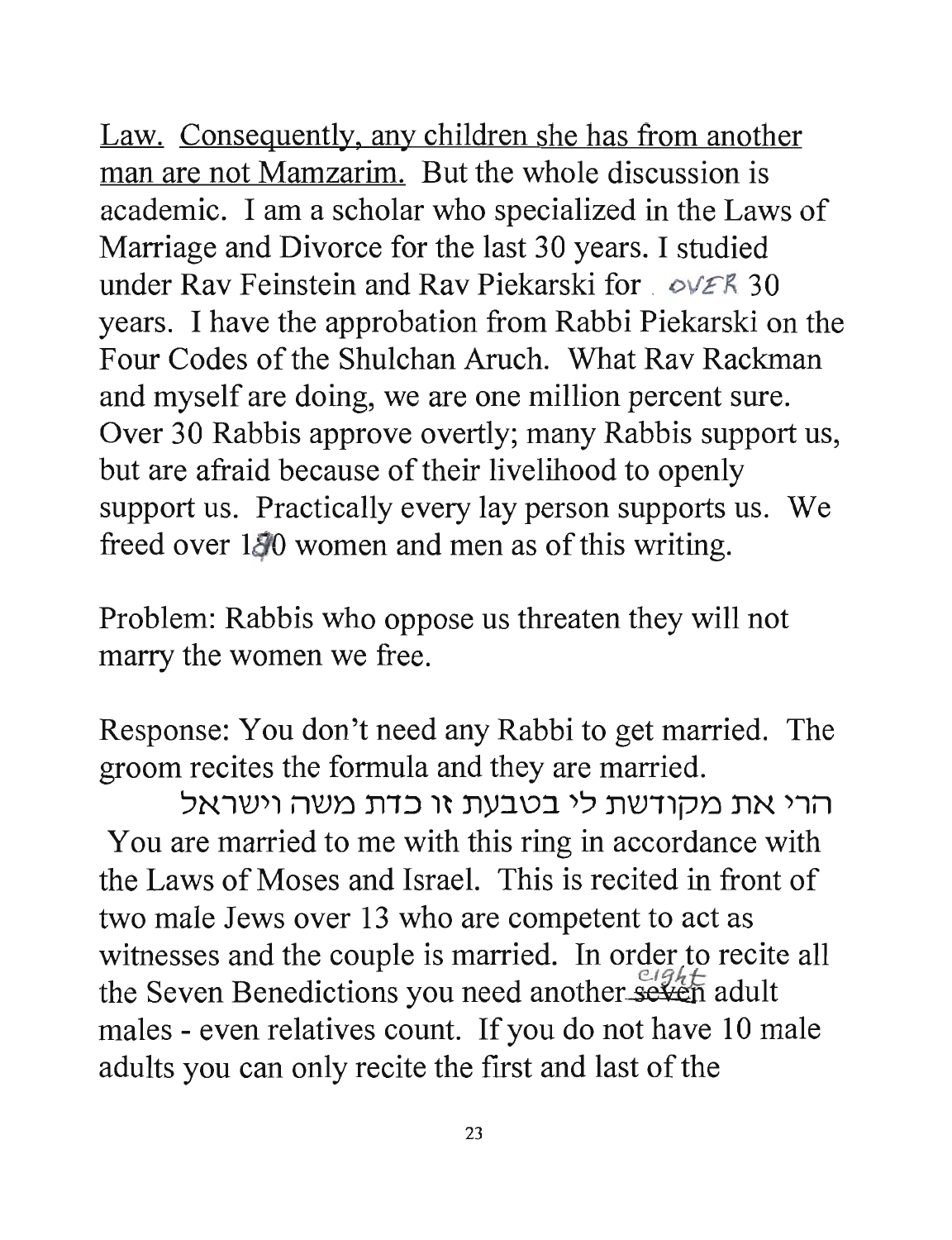Law. Consequently, any children she has from another man are not Mamzarim. But the whole discussion is academic. I am a scholar who specialized in the Laws of Marriage and Divorce for the last 30 years. I studied under Rav Feinstein and Rav Piekarski for  $\alpha$ v ER 30 years. I have the approbation from Rabbi Piekarski on the Four Codes of the Shulchan Aruch. What Ray Rackman and myself are doing, we are one million percent sure. Over 30 Rabbis approve overtly; many Rabbis support us, but are afraid because of their livelihood to openly support us. Practically every lay person supports us. We freed over  $180$  women and men as of this writing.  $200$ 

Problem: Rabbis who oppose us threaten they will not marry the women we free.

Response: You don't need any Rabbi to get married. The groom recites the formula and they are married.

הרי את מקודשת לי בטבעת **זו** כדת משה וישראל You are married to me with this ring in accordance with the Laws of Moses and Israel. This is recited in front of two male Jews over 13 who are competent to act as witnesses and the couple is married. In order to recite all the Seven Benedictions you need another seven adult males - even relatives count. If you do not have 10 male adults you can only recite the frrst and last of the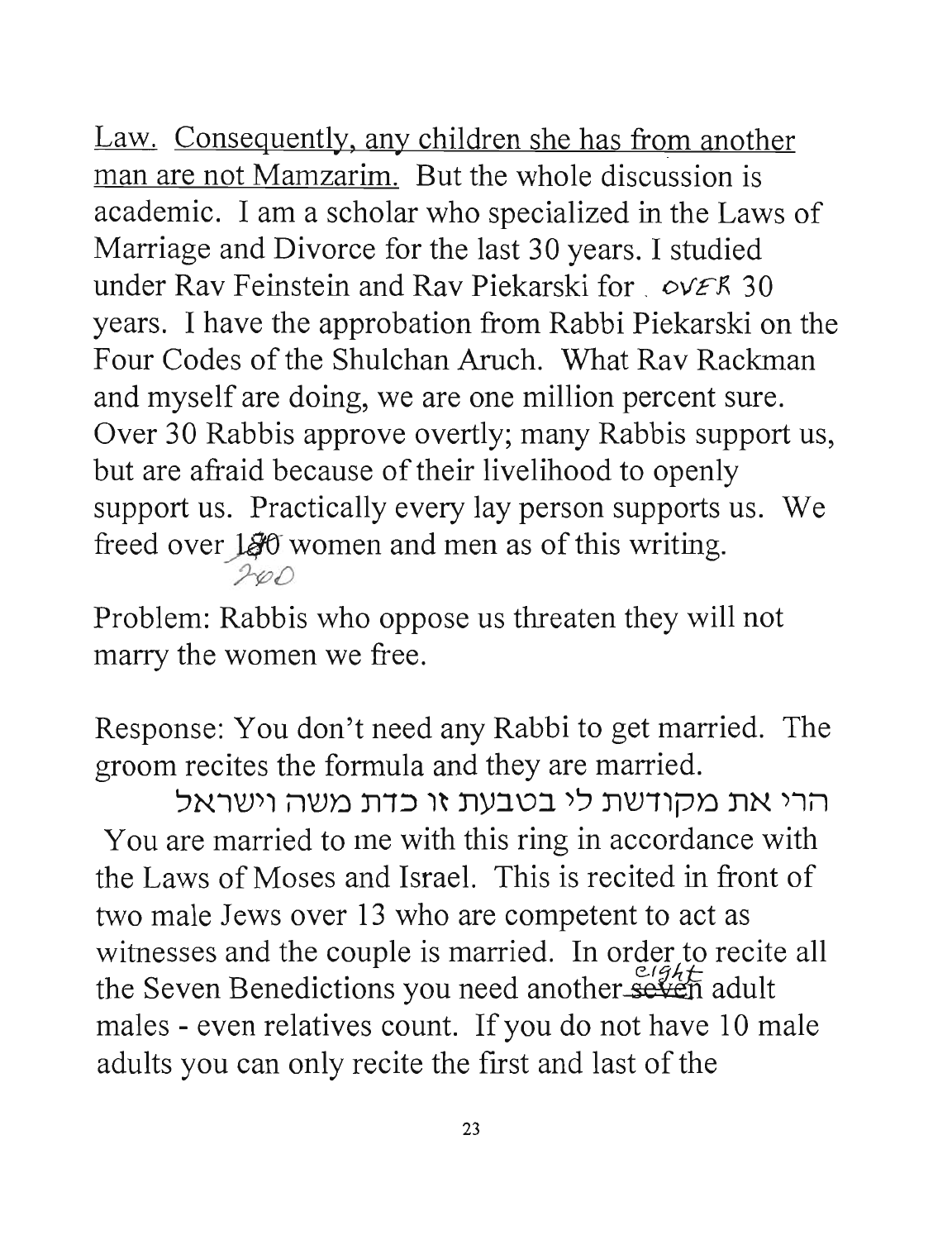Law. Consequently, any children she has from another man are not Mamzarim. But the whole discussion is academic. I am a scholar who specialized in the Laws of Marriage and Divorce for the last 30 years. I studied under Rav Feinstein and Rav Piekarski for  $\alpha$ v ER 30 years. I have the approbation from Rabbi Piekarski on the Four Codes of the Shulchan Aruch. What Rav Rackman and myself are doing, we are one million percent sure. Over 30 Rabbis approve overtly; many Rabbis support us, but are afraid because of their livelihood to openly support us. Practically every lay person supports us. We freed over 130 women and men as of this writing.

Problem: Rabbis who oppose us threaten they will not marry the women we free.

Response: You don't need any Rabbi to get married. The groom recites the formula and they are married.

הרי את מקודשת לי בטבעת זו כדת משה וישראל You are married to me with this ring in accordance with the Laws of Moses and Israel. This is recited in front of two male Jews over 13 who are competent to act as witnesses and the couple is married. In order to recite all the Seven Benedictions you need another seven adult males - even relatives count. If you do not have 10 male adults you can only recite the first and last of the